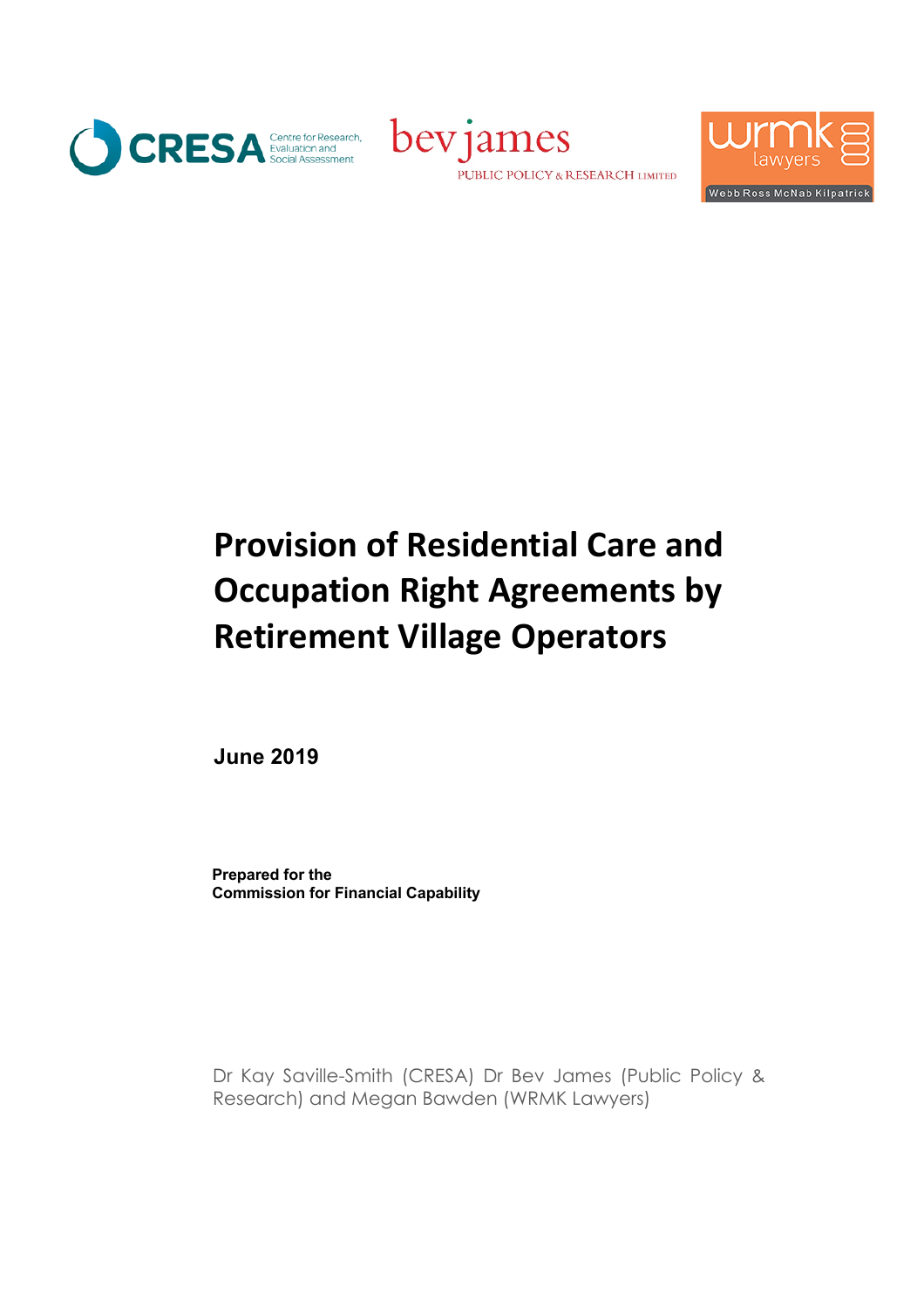## **CONTACT DETAILS**

- **Key contact:** Kay Saville-Smith, Director Centre for Research, Evaluations and Social Assessment Ltd (CRESA)
- **Address:** 44 Tirangi Rd Rongotai Wellington 6002
- **Phone:** 0274 303575
- Email: kay@cresa.co.nz

bev@bevjames.co.nz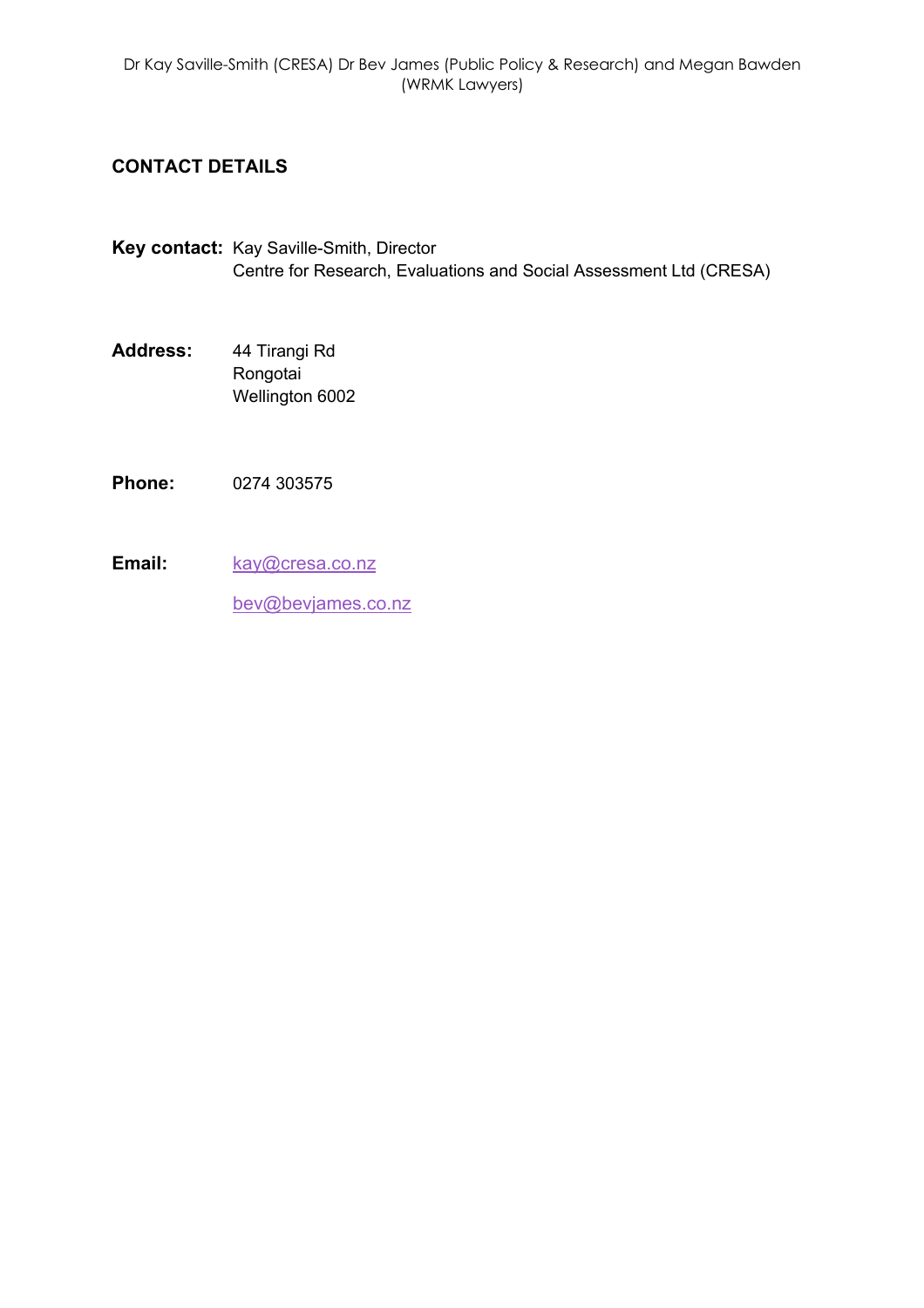# **CONTENTS**

|                                | <b>EXECUTIVE SUMMARY</b>                                                      | i            |
|--------------------------------|-------------------------------------------------------------------------------|--------------|
| 1.                             | <b>INTRODUCTION</b>                                                           | 1            |
| 2.                             | <b>CFFC'S FOCUS, CONTEXT, INFORMATION NEEDS AND DATA</b><br><b>COLLECTION</b> | $\mathbf{2}$ |
| $3_{-}$                        | SIZE & CHARACTERISTICS OF RESIDENTIAL CARE IN THE RV<br><b>SECTOR</b>         | 5            |
| 4.                             | <b>OCCUPATION RIGHT AGREEMENTS FOR RESIDENTIAL CARE</b>                       | 7            |
| 5.                             | <b>PREMIUM AND STANDARD ROOMS</b>                                             | 11           |
| 6.                             | <b>NAVIGATING THE RV-RESIDENTIAL CARE INTERFACE</b>                           | 12           |
|                                | 6.1 Legal Review of the Interface                                             | 12           |
|                                | 6.2 Lawyers' Perspectives                                                     | 17           |
|                                | 6.3 The Key Interviews                                                        | 20           |
|                                | 6.4 Retirement Village Survey                                                 | 25           |
| $7_{\scriptscriptstyle{\sim}}$ | <b>SUMMARY OF FINDINGS AND CONCLUSIONS</b>                                    | 28           |
|                                | 7.1 Conclusions for CFFC Monitoring of Retirement Villages                    | 29           |
|                                | 7.2 Implications beyond the retirement villages sector                        | 31           |

## **Tables and Infoboxes**

|          | Infobox 1: Key Datasets                                                          |    |
|----------|----------------------------------------------------------------------------------|----|
|          | Infobox 2: Some Key Terms                                                        | 1. |
| Table 1: | Numbers and Proportions of ORA Beds provided in DHB<br>Regions (2019) (TAS data) | 9  |
| Table 2: | Number of ORA Beds by Type in DHB Regions (31 March 2019) 10<br>(TAS data)       |    |

# **Figures and Infograph**

| Infograph 1 | <b>RVs and Residential Care Interface</b>                                                    | 5  |
|-------------|----------------------------------------------------------------------------------------------|----|
| Figure 1:   | Proportion of Residential Care Beds Reported by Level by RVs<br>in Retirement Village Survey | 7  |
| Figure 2:   | Number of ORA Beds in DHB Regions (2018, 2019) (TAS<br>data)                                 | 8  |
| Figure 3:   | ORA Beds by Facility of Residential Care in RVs (2018, 2019)<br>(TAS data)                   | 11 |
| Figure 4:   | Age of Residents at entry to RV living and residential care                                  | 25 |
| Figure 5:   | Origin of residential care residents                                                         | 26 |
| Figure 6:   | Types of additionally purchased services                                                     | 27 |
| Figure 7:   | Nomenclature used for additional services                                                    | 28 |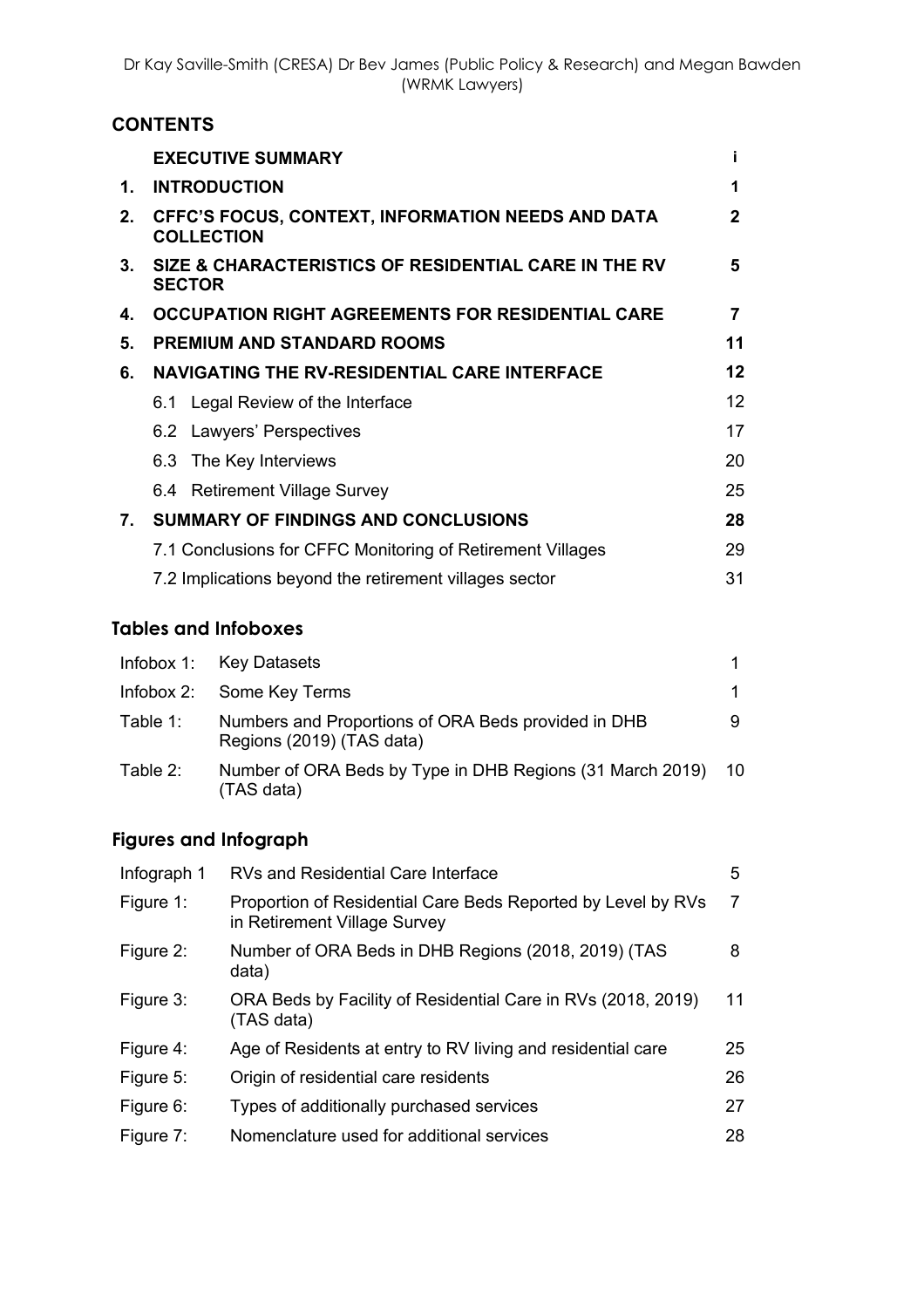# **EXECUTIVE SUMMARY**

It is estimated that between 18,500 and 20,100 certified residential care beds are provided through retirement villages (RVs). Around 17 per cent of those are delivered by way of Occupational Right Agreements (ORAs) for Residential Care.

For RVs, residential care opportunities are a powerful attractor to potential residents and triggers capital investment by way of ORAs in RVs and, more recently, ORAs for residential care itself. However, the interface between residential care and RVs is not well understood by residents, nor are lawyers confident about advising on that interface.

Those problems are exacerbated by:

- The dynamic and diverse nature of RV products.
- An opaque landscape in which the instruments, trajectories and practices at key transition points to RV residential care provision are uncodified.
- Loose use of language and terms which can muddy and confuse prospective residents, their families and the lawyers that advise them, particularly around the boundaries of residential care.
	- o There is little detail or standardisation of terminology or information presented by RVs around residential care provision, conditions and trajectories for residents seeking independent living or serviced apartments.
	- o The concept of 'care' is used within the RV sector in a variety of ways and straddles both:
		- residential care for qualifying individuals; and
		- services for non-qualifying individuals which broadly involve additional hotel service provision such as laundry, meal provision, and housework.
- Failure of ORAs for independent living and serviced apartments to deal adequately with the conditions, practices, probabilities and liabilities around any future transition into residential care, including clarity around:
	- o Access to standard and premium rooms.
	- o Certified levels of care.
	- o Processes for, and an RV's responsibilities and practices if, a residential care resident premium room user wishes to go into a standard room.
- Currently an ORA for residential care typically is the same as other ORAs and relies on the Admission Agreement to specify conditions of access to residential care.

We suggest:

- 1. There is value in incorporating a selection of key Admission Agreement clauses into the Disclosure Statement preferably by direct repetition or, as a minimum, by crossreferencing.
- 2. Guidance be developed for operators so that there is greater consistency across the RV sector in how ORAs for care and the practices surrounding them are described, applied, and disclosed.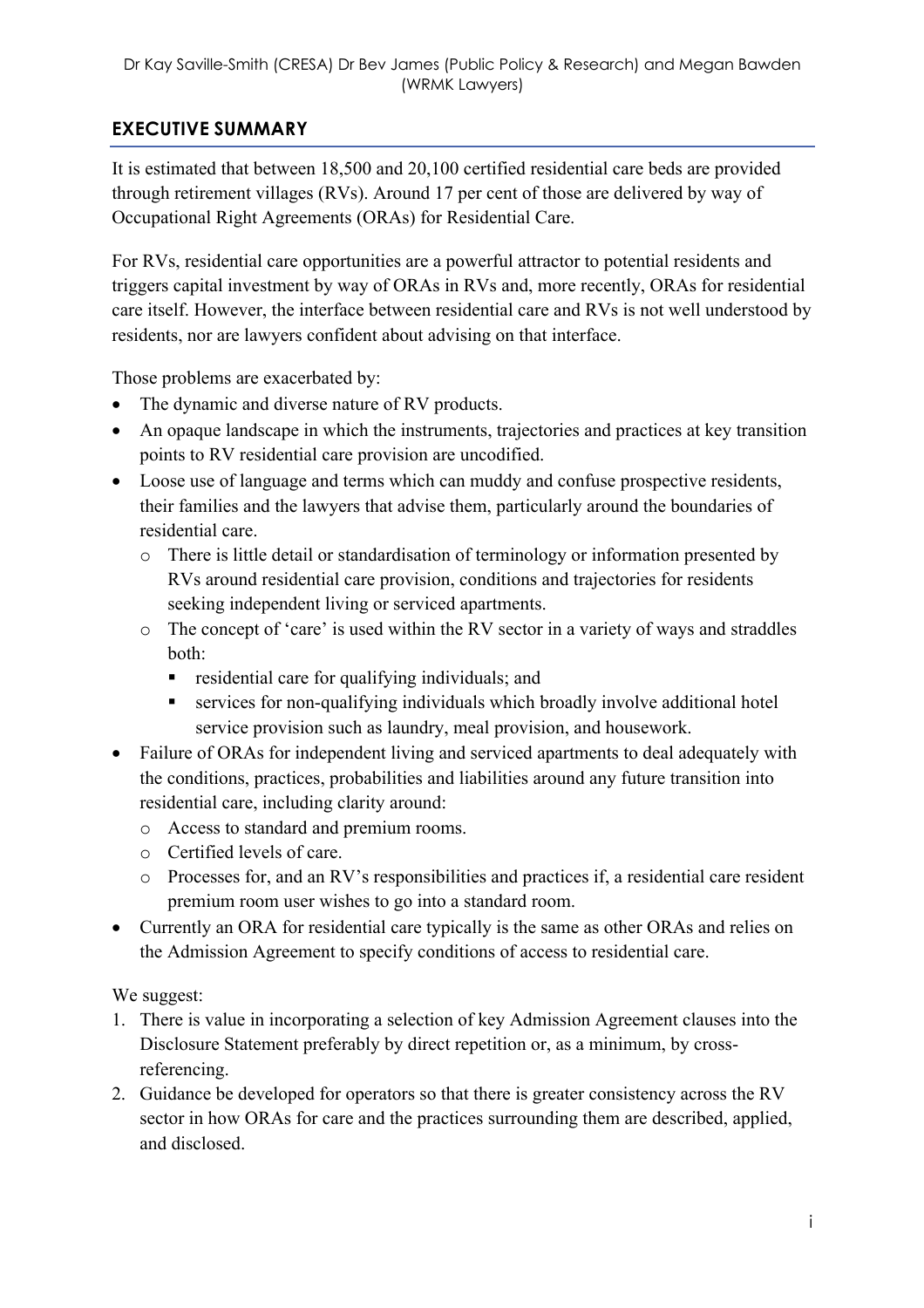3. CFFC continues to contribute to legal education to increase lawyers' awareness and understanding of the various pathways and transition to aged residential care and the disclosure requirements around ORAs for care.

Finally, this monitoring project has noted potential impacts of the ORA for care model on policy and funding settings beyond the RV sector, in relation to government financial assistance and aged residential care. While these matters are not central to the CFFC's responsibilities in regard to the RV Act, they are nevertheless pertinent to the CFFC's role in retirement income policy and financial education.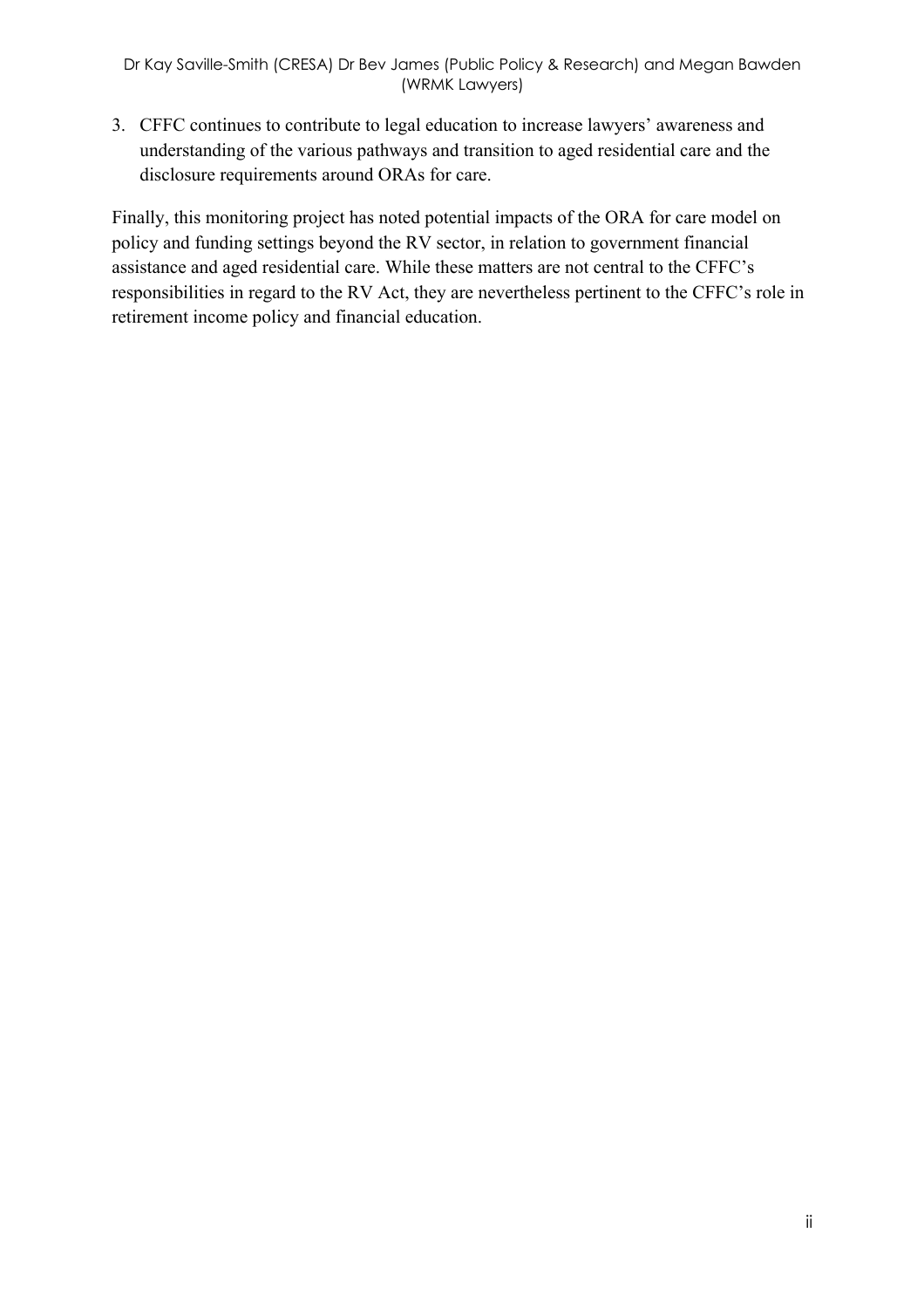# **1. INTRODUCTION**

This report presents the findings of the monitoring exercise commissioned by the Commission for Financial Capability (CFFC) *Retirement Villages – Monitoring project 2018/19: The interface of retirement villages and aged care*. It sets out the context of that monitoring project, its focus and objectives. It reports on six sets of data collected and analysed over the monitoring project (Infobox 1).

The discussion is structured as follows:

- Section 2 sets out the focus, context and information needs of the CFFC.
- Section 3 provides data on size and characteristics of residential care in the retirement village (RV) sector in relation to residential care.
- Section 4 profiles the data related to the use of ORAs for residential care.
- Section 5 provides data related to the provision of standard and premium rooms in RV-attached residential care facilities.
- Section 6 presents findings from different data collection activities around the navigation of the RV-residential care interface.
- Section 7 comments on the findings of this monitoring project in relation to the Retirement Villages Act 2003 (RV Act) and sector practice and highlights the spill-over effects of the RVresidential care interface, particularly the developing use of ORAs in residential care, for

#### **Infobox 1: Key Datasets**

- Data collection around the size and characteristics of the retirement village sector involved in residential care through analysis of the Ministry of Health register of residential care providers, customised data provided by Technical Advisory Services (TAS), and retirement village industry intelligence.
- Data from a survey of retirement villages providing residential care.
- Data from a survey of lawyers.
- Analysis from our legal review focusing on Occupational Right Agreements (ORAs) where residential care is provided within a village, with a particular focus on the transitions to residential care either through ORAs or traditional financial arrangements of periodic payment.
- Interviews with some key participants in the retirement village care sector.
- Interviews with key actors in residential care, health, welfare and the seniors sector.

the broader responsibilities of the CFFC in ensuring the adequacy of incomes for older people in retirement.

A number of terms are associated with RVs and residential care provision and frame the relationship between RVs and residents. The key terms are listed in Infobox 2.

#### **Infobox 2: Some Key Terms**

**Occupation Right Agreement (ORA):** The legal document that gives residents the right to occupy a residential unit or residential care bed in a retirement village.

**Admission Agreement:** The specific agreement between a residential care provider and resident setting out services and conditions for admission to a selected residential care bed.

**Age-Related Residential Care Services Agreement (ARRCA):** RVs providing residential care with contracts with a DHB are covered by the ARRCA, a nationally consistent agreement reviewed annually and specifying services for residential care negotiated between all RV and non-RV residential care service providers and DHB funders.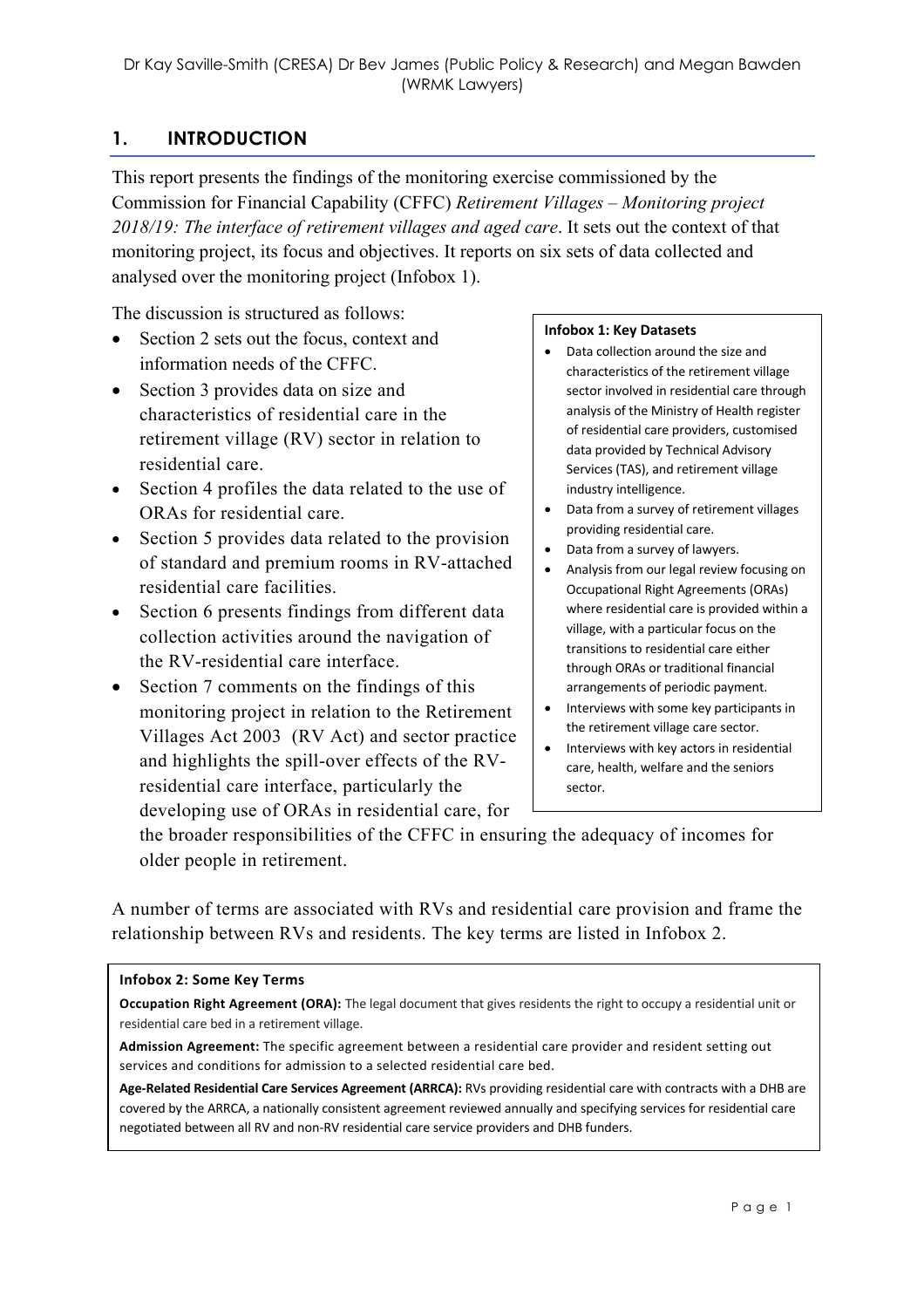# **2. CFFC'S FOCUS, CONTEXT, INFORMATION NEEDS & DATA COLLECTION**

The CFFC has particular statutory responsibilities set out in the RV Act to monitor the operation of that Act and the protections it is intended to deliver to RV residents. In carrying out those responsibilities the CFFC undertakes a programme of annual monitoring targeting different aspects of RV operations and their impacts on residents. The CFFC's current monitoring around the interface between retirement villages and aged care has been prompted by a significant shift in the focus of retirement villages and their service provision in residential care since the RV Act came into effect in 2003.

The CFFC has noted an apparent trend for some RVs to re-position themselves from providing lifestyle housing provision for independent older people to providing a continuum from independent villas through serviced apartments to the provision of residential care including rest home, hospital and dementia care. These are predominantly accessed by way of accommodation payments fully subsidised for eligible older people when accessing standard rooms (See Infograph 1, Section 3). Where older people access premium rooms, even when eligible for subsidy, they are liable for a co-payment.

In addition, within residential care facilities delivered by RVs, the CFFC had noted the development of ORAs as a pathway to purchasing residential care. The use of ORAs within the context of residential care means that those residential care residents with ORAs fall within the ambit of both the RV Act and the separate legislation and regulations for the residential care sector. This is the case even if they came directly into residential care. The aged care sector legislation and regulations include:

- Residential Care and Disability Support Services Act 2018 (in force from 26 November 2018, and replacing the Social Security Act 1964)
- Health and Disability Services (Safety) Act 2001
- Health and Disability Services Standards (NZS 8134:2008)
- Health and Disability Commissioner Act 1994 (and the Code of Health and Disability Services Consumers' Rights)
- Age-Related Residential Care Services Agreements: contract between the provider of residential services and the District Health Board
- Admission Agreement between the provider and resident.

Where RVs provide residential care, residential care services and associated facilities and staffing levels are specified through that legislation and supported by a range of standards around staffing levels, accreditation and audit processes, and complaint and investigation procedures. In addition, the Social Security Act defines government residential care subsidies and associated income and asset tests.

Complexities around the shift of older people in RVs to receiving residential care services, and the place of ORAs in that transition process have already been the subject of anxiety around funding and costs. Discussions between New Zealand Aged Care Association, the Retirement Village Association and the District Health Board Older People Steering Group led on 1 July 2013 to both agreed changes in the Aged Residential Care Agreement for RV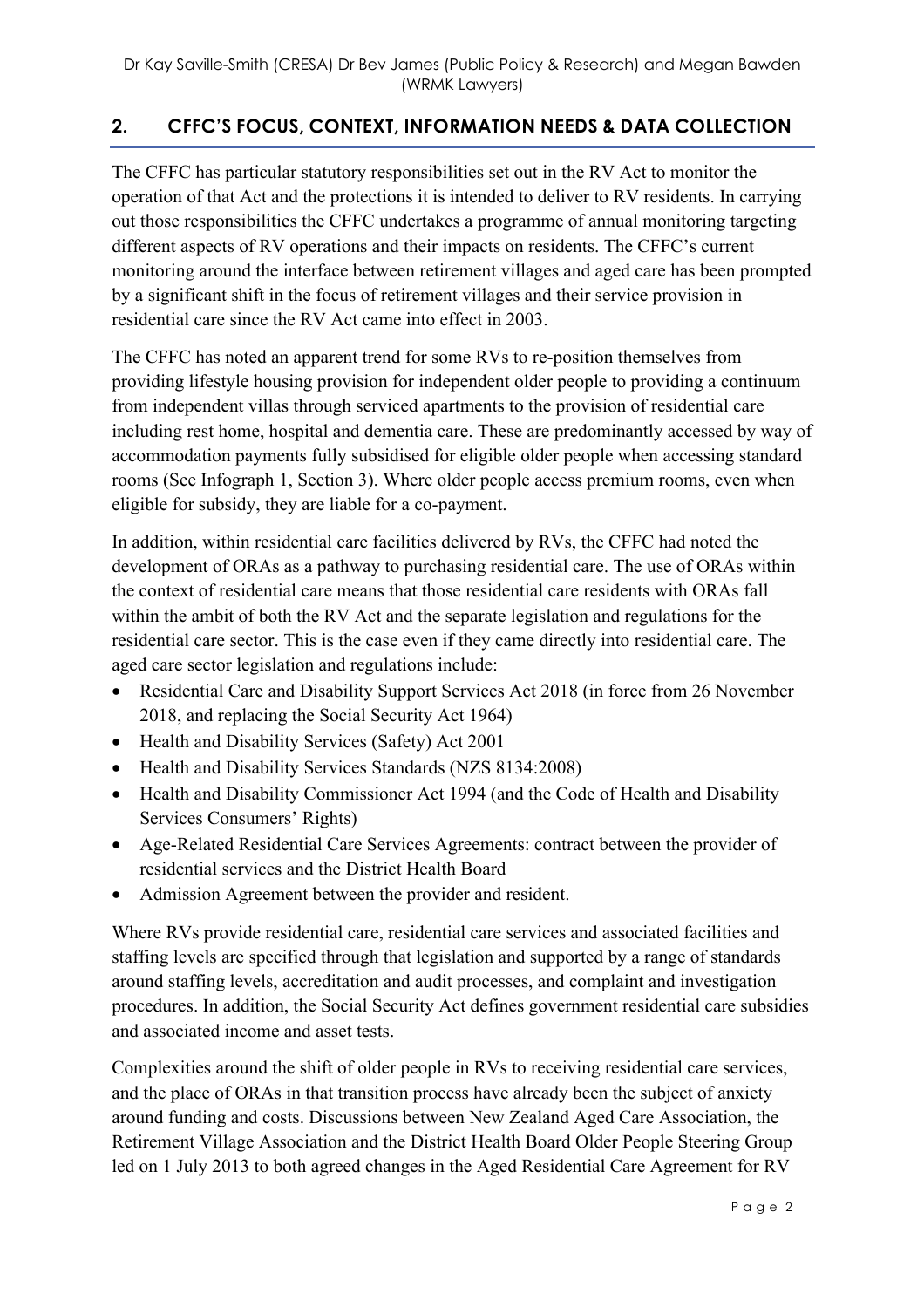residents with ORAs and a Code of Practice for residential care and ORAs. In the context of its statutory responsibility for RVs, the CFFC has been concerned to explore this emerging landscape with a particular interest in the following questions:

- 1. Do RV residents and those seeking residential care within RV facilities:
	- a. Understand the different statutory regimes applying to independent living (including that sustained through in-home services available to older people when living outside a retirement village) and residential care respectively?
	- b. Understand their contractual rights, obligations, options under each regime and the processes and financial implications of transferring from one to another?
	- c. Have genuine choices between standard and premium rooms when moving to residential care?
- 2. Are RV residents able to access programmes to age in their ORA non-residential care accommodation in a manner equivalent to older people living outside retirement villages?
- 3. Does the current legislative and regulatory regime for retirement villages sufficiently protects the rights and interests of consumers as they progress from independent living under an ORA to aged residential care?
- 4. How do new types of village operator practices offering different types of care and integrating care facilities in villages impact on residents?
- 5. Is the definition of retirement village relevant and fit for purpose in the light of new forms of practice?
- 6. Does the legal framework for retirement villages is readily able to be understood by residents, intending residents and operators in the light of new forms of practice?
- 7. Are there gaps or risks in the current retirement villages regime and in the interface of it with the aged care regime that expose consumers in a potentially adverse manner?
- 8. Are representations to intending village residents by village operators regarding continuum of care, or progression from independent living are fair and reasonable, and are those representations sufficiently provided for in ORAs?
- 9. Is the legal framework is future-fit to handle existing and possible further growth and developments in the provision of care within villages.

Early in the monitoring project it became clear that the interface between RV and residential care is both dynamic and marked by considerable innovation and diversity. This meant that the monitoring had to establish the landscape of the interface between the RV and residential care. That landscape has been mapped through:

• Analysis of data reported by the RV sector.<sup>1</sup>

- Analysis of New Zealand Aged Care Association (NZACA) industry profile data. NZACA combines data from Technical Advisory Services (TAS) and NZACA member surveys. While not all operators are members of NZACA, members provide 93 percent of the total care beds.
- Extraction of data and analysis of the Ministry of Health register of residential care facilities.

<sup>&</sup>lt;sup>1</sup> In particular through the JLL (2019) *New Zealand Retirement Village Database*. New Zealand: Jones Lang LaSalle.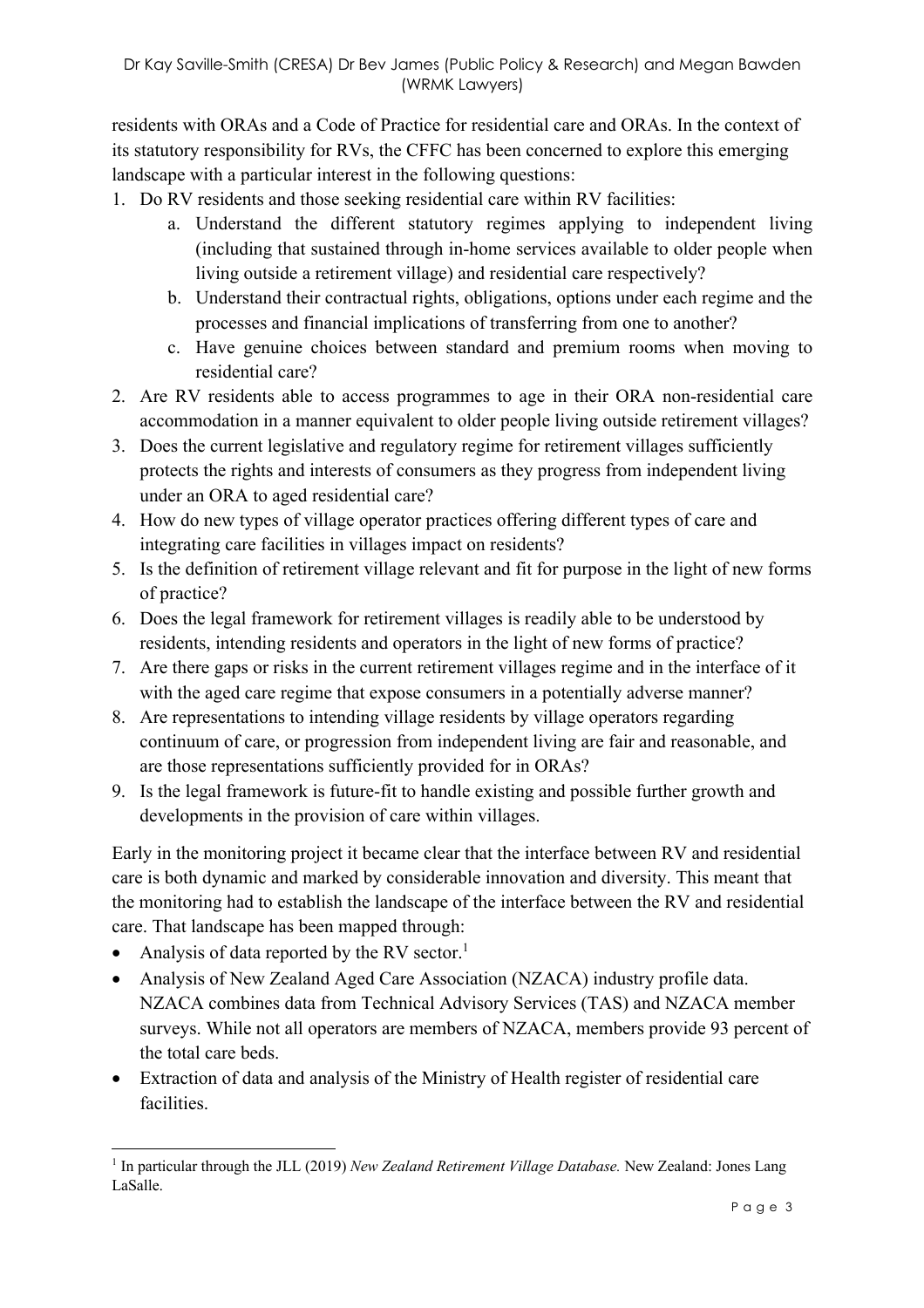- Analysis of customised data provided by TAS data from Aged Residential Care (ARC) Health of Older People (HOP) quarterly bed survey.
- Surveying retirement villages identified as residential care providers in the Ministry of Health register. Seventy RVs providing residential care participated.

That data analysis has been supplemented by a series of interviews and a survey of lawyers. Those interviews and the lawyers survey have primarily informed our understanding of the impacts of this dynamic interface on residents and the adequacy of the current RV legislation. A legal review of the key legislation and the alignment of the primary documents required under the RV Act and the ARC Agreement was also undertaken.

A total of 18 interviews were conducted with 26 people. Organisations participating in the interviews included the Retirement Villages Association, New Zealand Aged Care Association, Retirement Village Residents Association, Seniorline, Ministry of Housing and Urban Development, Office of the Ombudsman, Ministry of Health, Ministry of Social Development, Office for Seniors, Department of Internal Affairs, Statistics New Zealand, DHBs, and Age Concern. Interviews were also conducted with a small number of retirement village operators, solicitors and statutory supervisors.

The lawyers survey was targeted to lawyers who had advised one or more clients in the last two years seeking advice around independent living in a retirement village or regarding an ORA for residential care within a retirement village. As we did not have a pre-identified survey population who met the eligibility criteria an open survey format was needed. A short online survey was developed so that lawyers could be directed to the survey through multiple sources.

To recruit, CRESA provided the New Zealand Law Society (NZLS) with written information about the project and a link to the lawyers' on-line survey for their weekly electronic bulletin *Law Points*. To supplement that recruitment CRESA sent a direct individual email with a survey link to all lawyers who had completed a lawyer's survey for the *Retirement Village Intending Residents and the Effectiveness of Legal Advice* project in 2016/17 and/or the *Retirement Villages: Advice, Information and Education* project in 2015, as well as a small number of lawyers not in that set who were identified as specialists in retirement village contracts or Elder Law. All lawyers emailed were encouraged to share the survey with others in their practice or networks. The survey officially opened in early November 2018 and closed mid-January 2019. A total of 82 lawyers who had provided advice around retirement village living to clients in the last two years participated in the survey. Of those respondents, 43 had provided advice specifically around an ORA for residential care.

The retirement village survey targeted retirement village operators that provide both independent living units and have certified care beds on-site or in an adjacent complex. To identify a survey population a list of all Ministry of Health certified rest home providers was matched against a list of registered RV operators. Where a match was ambiguous company webpages and the Eldernet site were used to seek additional information, in order to include or exclude a provider from the survey population. In all a total of 238 retirement village providers were identified as likely to be eligible.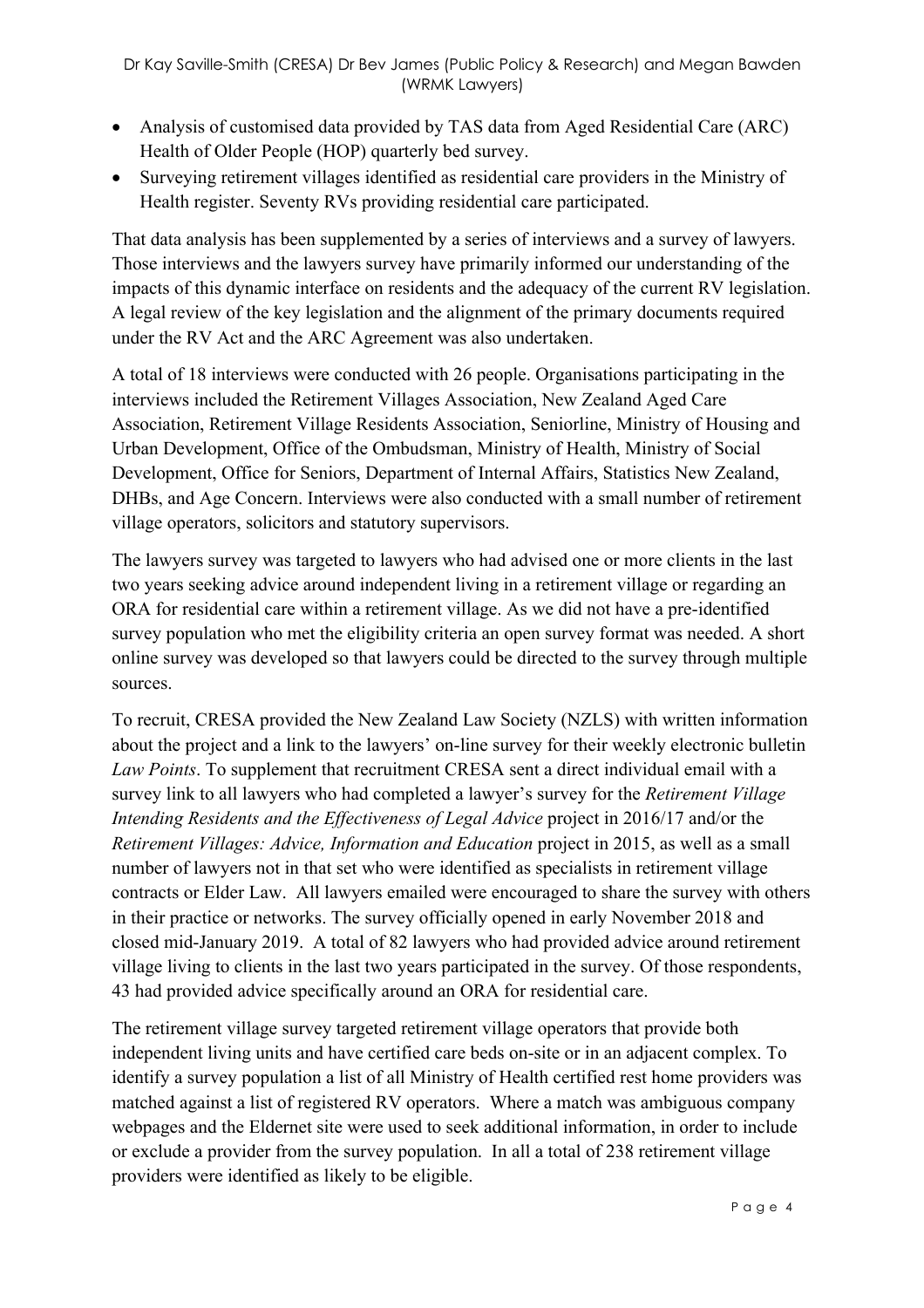A draft survey was developed and sent to key stakeholders for the research, for their comment. As direct emails were not easily identifiable for all facility managers a decision was made to run the survey as a postal survey. All 238 providers were posted a hard copy survey to complete, along with a reply-paid return envelope. The mail-out surveys included a link to an online version of the survey, to allow providers to submit their return online. Surveys were posted out in the last week of April 2019 with a requested return date of 15 May 2019. One email reminder, including the link to the online survey, was sent out to all villages with a manager's direct email address. The survey closed at the end of May. Two were returned as non-deliverable and two villages got in contact to say they were ineligible. Returns were received in relation to seventy individual retirement villages. That is, 30 percent of retirement villages in residential care.

## **3. SIZE & CHARACTERISTICS OF RESIDENTIAL CARE IN THE RV SECTOR**

Changes in positioning of RVs in residential care can be broadly summarised in two dimensions: involvement of RVs in residential care and the development of Occupational Right Agreements (ORAs) in residential care. ORAs in residential care, even where an individual's first and only contact with a retirement village is through that residential care ORA, activate the RV Act as well as all the health sector funding, service and regulatory settings associated with residential care provision (Infograph 1).



#### **Infograph 1: Interface of RVs and Residential Care**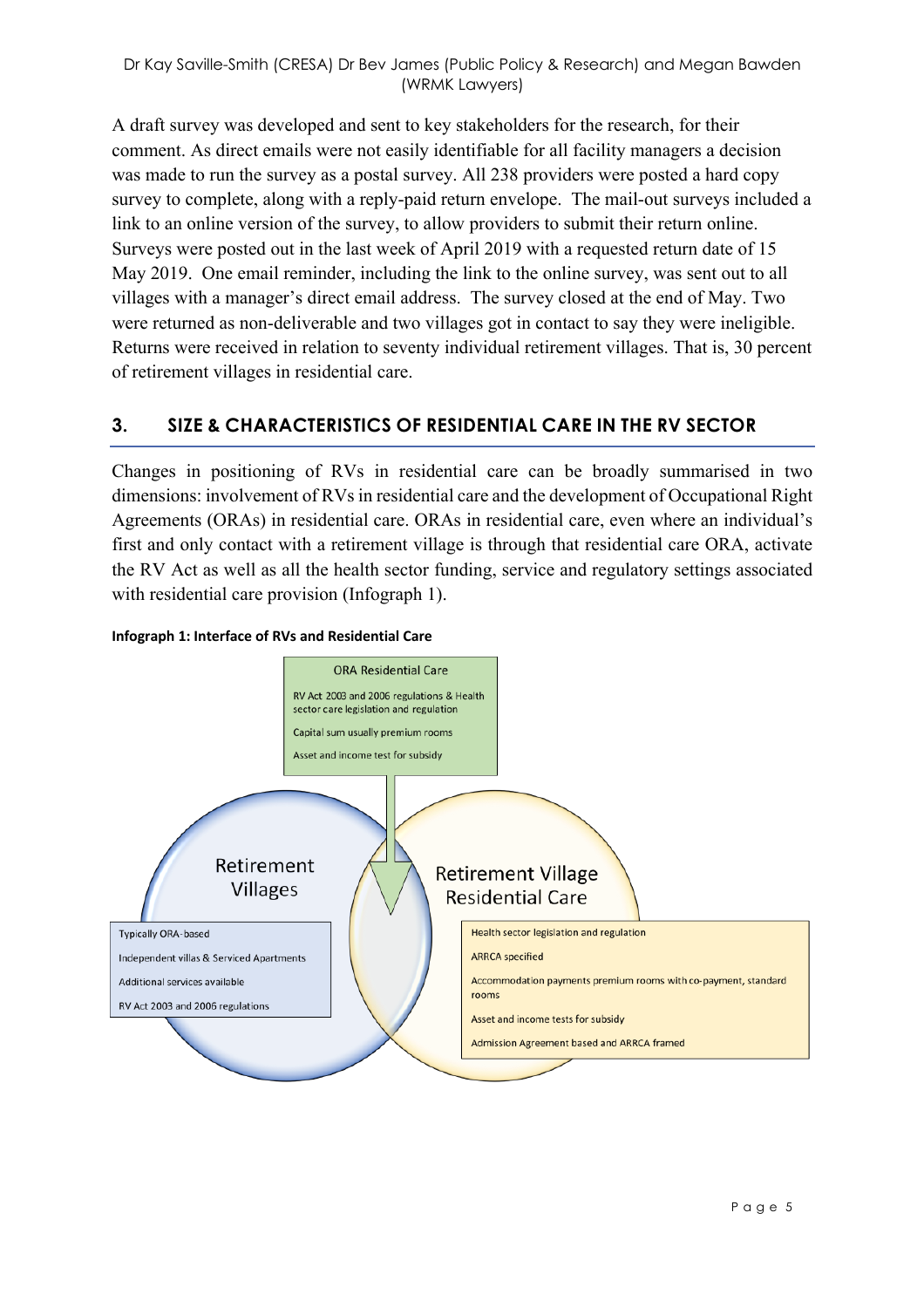The association between residential care units and RVs have been forged through diverse trajectories but three patterns appear evident:

- New-build RVs including residential care facilities a pattern most pronounced in the corporates.
- Extension of existing RVs into the provision of residential care facilities this pattern can include the acquisition of RVs by organisations previously specialising in residential care and subsequent addition of residential care facilities.
- Residential care facilities acquired by RV operators and site development to provide RV independent villas and serviced apartments.

As New Zealand's ageing population grows, we expect to see a rise in the number, although not necessarily the proportion of older people needing care. Indeed, the proportion of people needing residential care has declined over the last 10 years. The latter reflects extended life expectancies combined with a stronger focus on the provision of home-based care with the ageing in place policy. As of 31 March 2019, just over 39,000 people lived in aged residential care.2

Our analysis of the Ministry of Health's register of residential care facilities undertaken in August 2018 identified 238 RVs clearly delivering residential care with in excess of 18,500 beds. Around half of registered residential care beds in that data were associated with RVs. The services provided by these RVs through their registered residential care is diverse. Only a small proportion, around 15 percent, of the residential care facilities in RVs are confined to a single level of care. Those single level of care RV providers are almost entirely providing rest home care. The largest single category of provision involves what is described in the register as "rest home, geriatric and medical". This is followed by RVs that are providing those three service levels and in addition, dementia level care. That analysis showing the prevalence of RVs in all aspects of residential care provision is consistent with the RV sector's own business intelligence. JLL estimates that in November 2018, 20,100 aged care beds were in RV residential care facilities constituting around 51 percent of aged care beds.<sup>3</sup>

The identified 238 RVs involved in residential care were surveyed in the context of this monitoring project. Around 30 percent of RVs providing residential care participated in the survey. Almost half (47 percent) of those villages were owned and operated by a corporate. One fifth (20 percent) were not-for-profits while the remainder appear to be independents. One of the 70 participating villages reported that they provided rental units within the independent villas and serviced apartments. These 70 retirement villages accounted for 5,742 residential care beds. Figure 1 sets out bed proportions in each care level reported by the survey participants.

<sup>2</sup> Customised TAS data.

<sup>3</sup> JLL (2019) *New Zealand Retirement Village Database.* New Zealand: Jones Lang LaSalle, p.1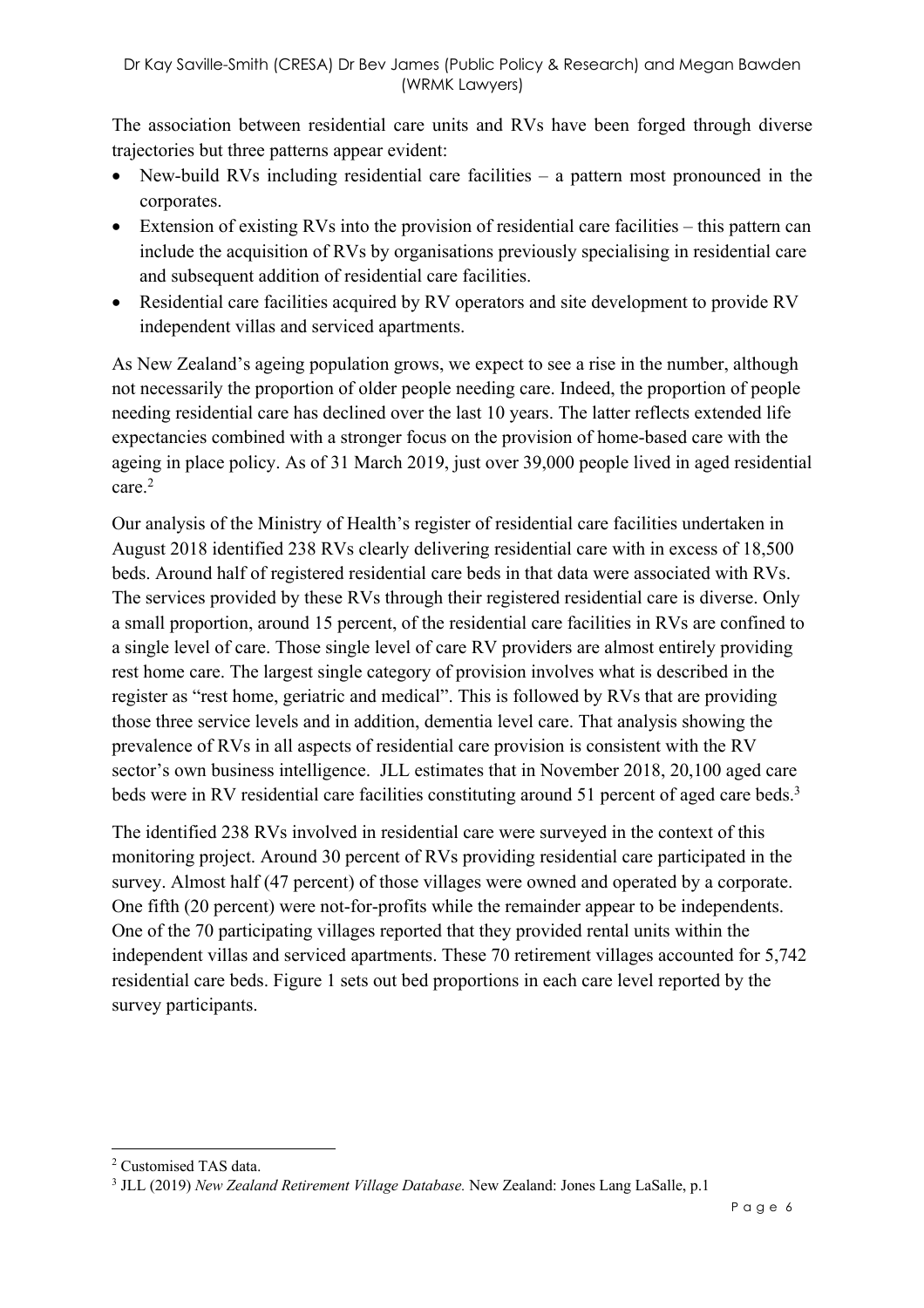

#### **Figure 1: Proportion of Residential Care Beds Reported by Level by RVs in Retirement Village Survey**

## **4. OCCUPATION RIGHT AGREEMENTS FOR RESIDENTIAL CARE**

The 2018 ANZ survey identified that "developing a care proposition under an ORA structure" was one of the three top priorities for operators.<sup>4</sup> Earlier commentary by Deutsche Bank on the New Zealand aged care sector also highlighted expected growth in the provision of care with ORAs as a way of operators increasing return on investment. They suggested that, in future, 30 percent of new beds would be provided with an ORA. <sup>5</sup>

We have explored the use of ORAs for residential care through both the survey of retirement villages and through Technical Advisory Services (TAS) data from Aged Residential Care (ARC) Health of Older People (HOP) quarterly bed survey. According to the TAS data 8.1 percent of residential care is accessed through ORAs at 31 March 2019. All ORAs for residential care are, by definition, within RVs. This means that around 16-17 percent of RV residential care beds are accessed by way of ORAs.

Almost a third of the 70 retirement villages participating in the survey used ORAs in association with some residential care. But the number of residents in ORA-purchased residential care is only 576. Three of the 70 retirement villages participating in the retirement village survey reported that they saw a future of heavy reliance on ORAs although 13 reported that they intended to provide only premium rooms in the future. However, 40 of 70 retirement village survey participants reported a future in which they envisaged providing residential care through ORAs mixed with traditional accommodation charges.

<sup>4</sup> ANZ Healthcare (2018) *ANZ Retirement Villages Association Survey Report.* New Zealand: ANZ, p. 1.

<sup>5</sup> S. Ridgewell and J. Dale (2015) *NZ Aged Care Sector*. Sydney: Deutsche Bank AG and Craigs Investment Partners Ltd, p.1.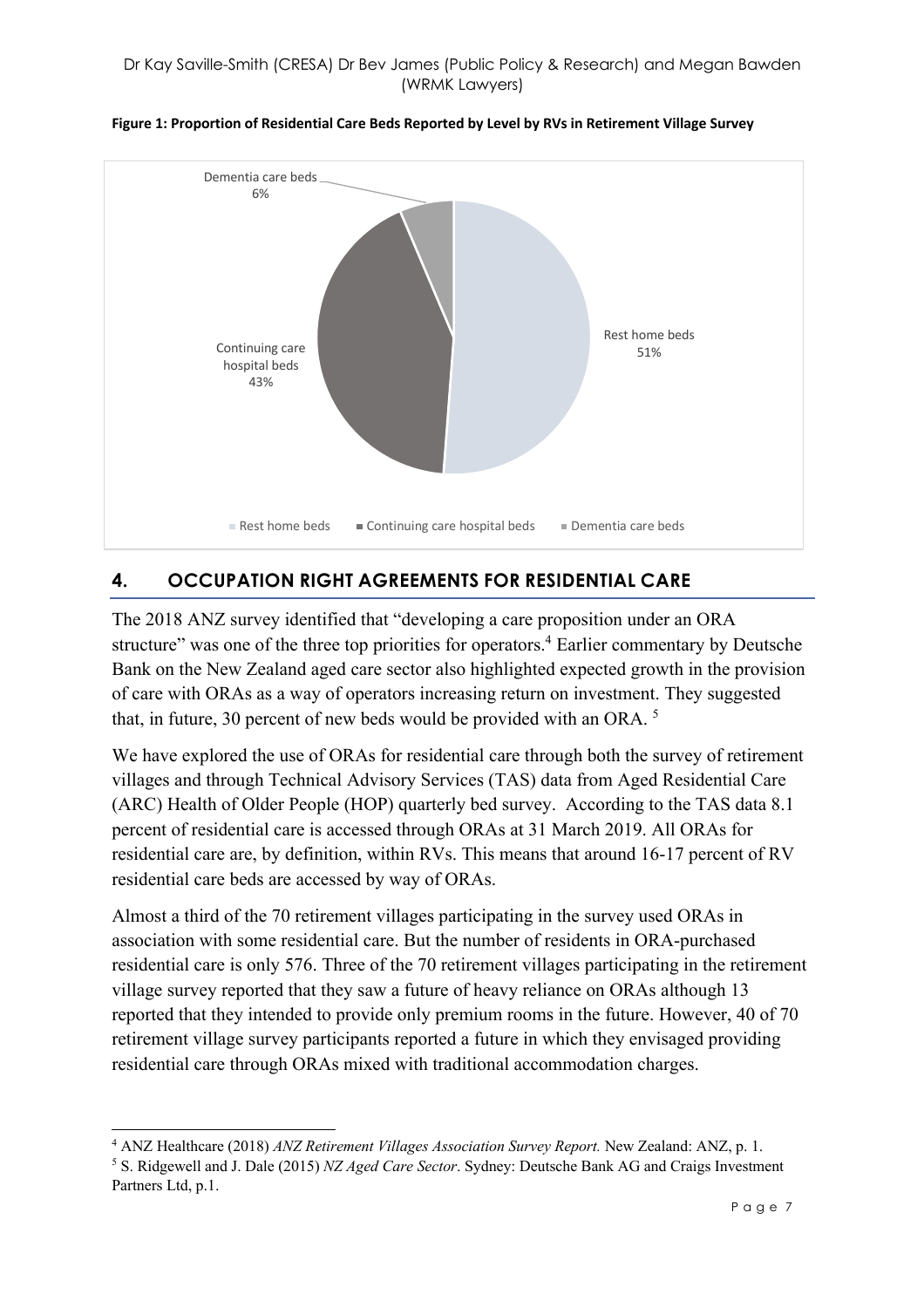#### Dr Kay Saville-Smith (CRESA) Dr Bev James (Public Policy & Research) and Megan Bawden (WRMK Lawyers)

The increase in ORA use is evident in the TAS data. The number of ORAs for care has gradually risen since 2014. At 31 March 2019, there were 3,150 beds with ORAs. In comparison, there were 2,808 ORA beds at 31 March 2018, an increase of 342 beds. In March 2014 there were 2,184 ORA beds. At 31 March 2019, 8.1 percent of total aged care beds were ORA beds, compared to 6.9 percent of aged care beds in March 2014.<sup>6</sup>

From 2018 to 2019, half of the DHB regions experienced an increase in ORA beds (Figure 2). The largest increase was in Auckland DHB (132 ORA beds), followed by Waitemata (107 ORA beds). Five regions had a drop in the number of ORA beds, with Bay of Plenty DHB experiencing the largest decrease in ORA beds, at 32. The number of ORA beds remained the same in five regions.



#### **Figure 2: Number of ORA Beds in DHB Regions (2018, 2019) (TAS data)**

There is considerable regional variation in proportions and numbers of ORA beds (Table 1).

 $\overline{a}$ 

<sup>6</sup> NZACA *Aged Residential Care Industry Profile 2017-2018;* customised TAS data from Aged Residential Care (ARC) Health of Older People (HOP) quarterly bed survey.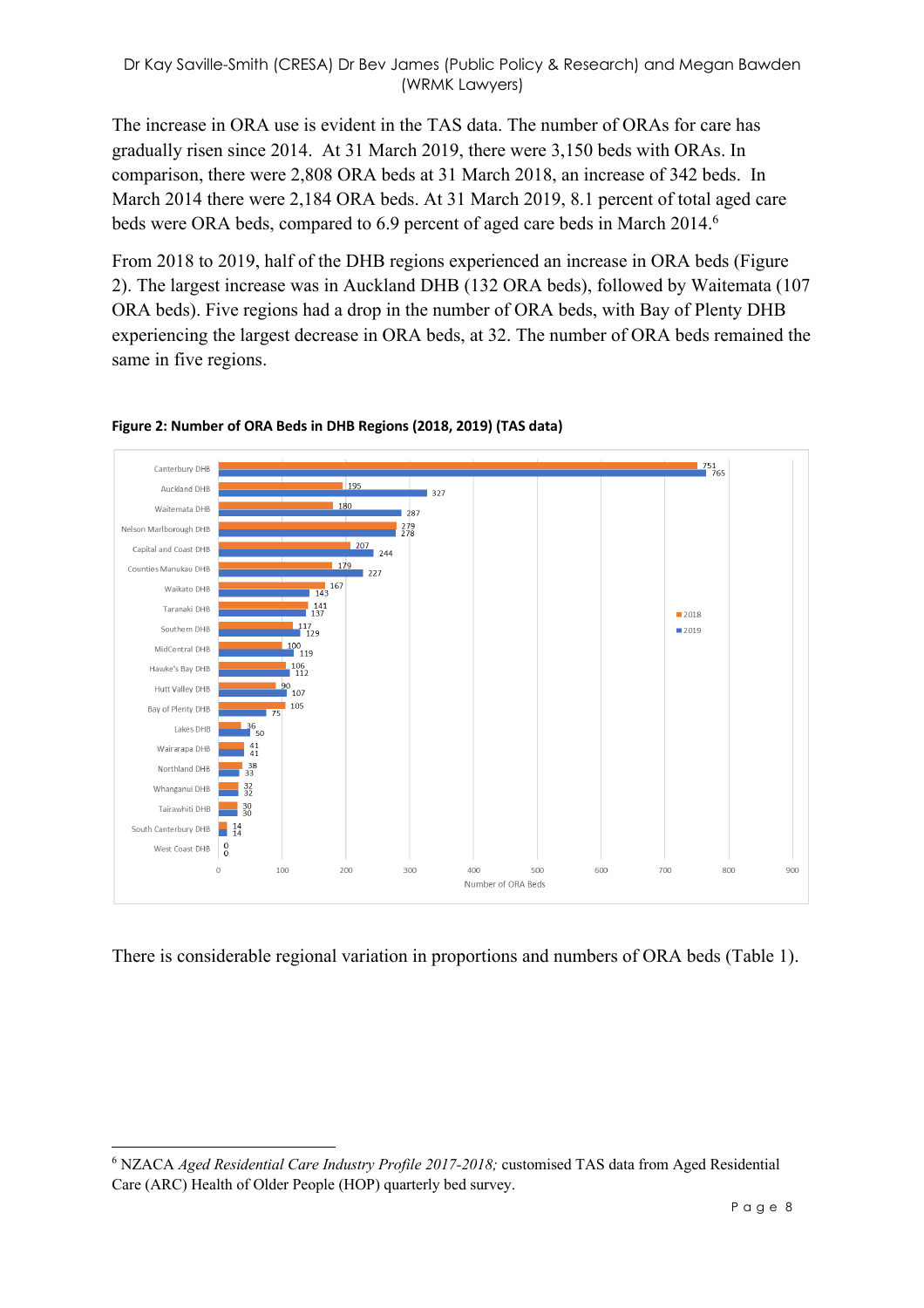| <b>District Health Board</b> | <b>ORA Bed</b> | <b>Total beds</b> | % Residential Care Beds |
|------------------------------|----------------|-------------------|-------------------------|
| <b>Auckland DHB</b>          | 327            | 3994              | 8.2%                    |
| Bay of Plenty DHB            | 75             | 2029              | 3.7%                    |
| Canterbury DHB               | 765            | 5636              | 13.6%                   |
| Capital and Coast DHB        | 244            | 2146              | 11.4%                   |
| <b>Counties Manukau DHB</b>  | 227            | 2767              | 8.2%                    |
| Hawke's Bay DHB              | 112            | 1464              | 7.7%                    |
| <b>Hutt Valley DHB</b>       | 107            | 1199              | 8.9%                    |
| Lakes DHB                    | 50             | 856               | 5.8%                    |
| Mid Central DHB              | 119            | 1867              | 6.4%                    |
| Nelson Marlborough DHB       | 278            | 1573              | 17.7%                   |
| <b>Northland DHB</b>         | 33             | 1312              | 2.5%                    |
| South Canterbury DHB         | 14             | 612               | 2.3%                    |
| Southern DHB                 | 129            | 3288              | 3.9%                    |
| Tairawhiti DHB               | 30             | 403               | 7.4%                    |
| Taranaki DHB                 | 137            | 1392              | 9.8%                    |
| Waikato DHB                  | 143            | 3304              | 4.3%                    |
| Wairarapa DHB                | 41             | 544               | 7.5%                    |
| Waitemata DHB                | 287            | 3848              | 7.5%                    |
| <b>West Coast DHB</b>        | 0              | 255               | 0.0%                    |
| Whanganui DHB                | 32             | 609               | 5.3%                    |
| <b>Total</b>                 | 3150           | 39098             | 8.1%                    |

**Table 1: Numbers and Proportions of ORA Beds provided in DHB Regions (2019) (TAS data)**

At 31 March 2019, the highest proportion of ORA beds was in Nelson-Marlborough DHB at 17.7 percent of total aged care beds in that region. This was followed by 13.6 percent in Canterbury DHB. The lowest proportions of ORA beds were in Northland (2.5 percent), South Canterbury (2.3 percent) and West Coast (0.0 percent). At 31 March 2019, the highest number of ORA beds, 765, was in Canterbury DHB, followed by 327 in Auckland DHB. In contrast, West Coast DHB had no ORA beds.

According to TAS data, ORAs for care are mainly associated with rest home level care. At 31 March 2019, 68 percent of ORA beds (2,151) were certified for only rest home care, and 32 percent of ORA beds (999) were certified for both rest home and hospital level care (Table 2). No ORA beds were certified for only hospital level care. Three DHB regions only offered ORA beds at rest home level. These were South Canterbury DHB, Tairawhiti DHB and Whanganui DHB.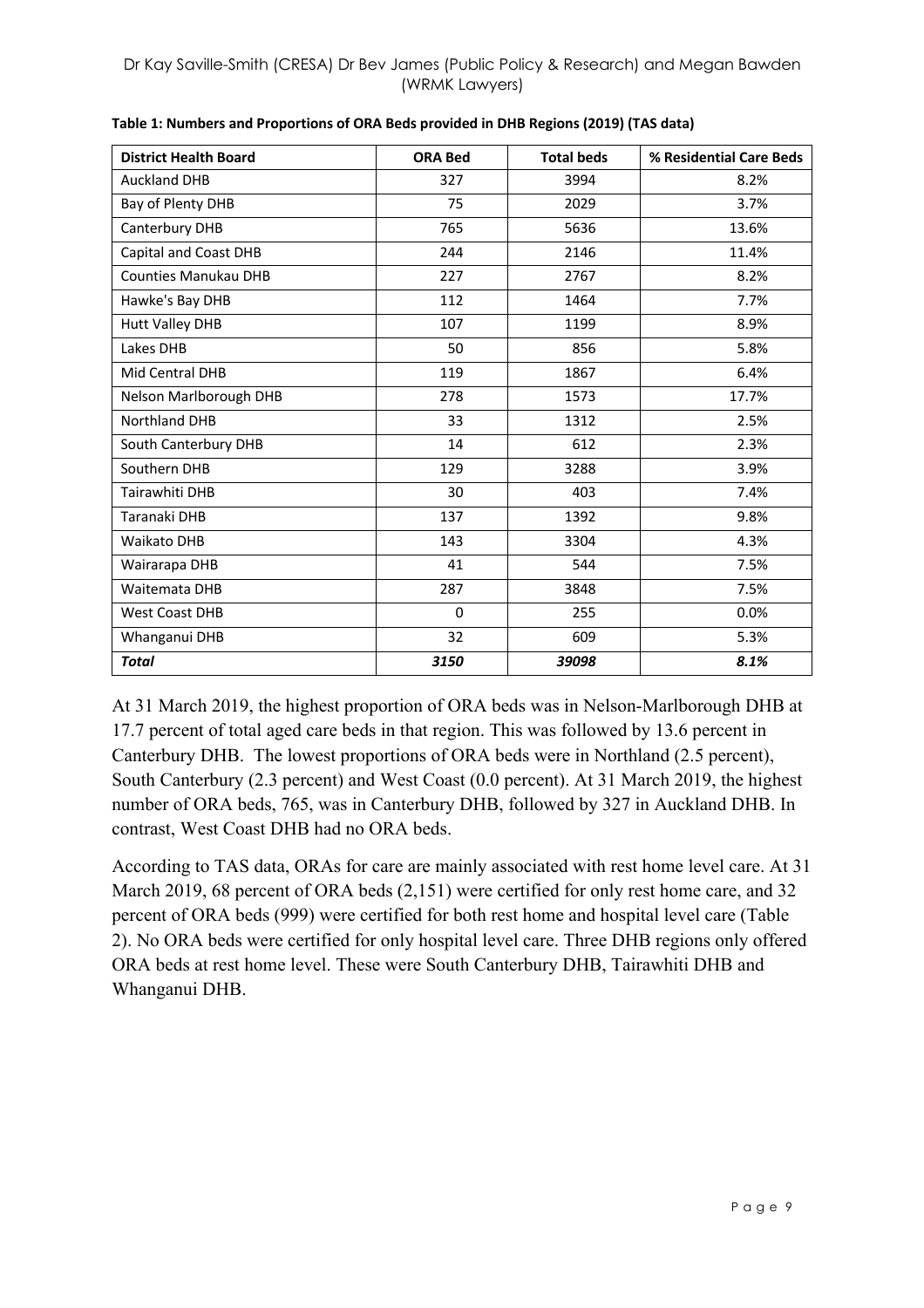| <b>District Health Board</b> | <b>ORA</b><br>Rest home/hospital | <b>ORA</b><br><b>Hospital only</b> | <b>ORA</b><br><b>Rest Home only</b> | <b>Total</b> |
|------------------------------|----------------------------------|------------------------------------|-------------------------------------|--------------|
| <b>Auckland DHB</b>          | 153                              | 0                                  | 174                                 | 327          |
| Bay of Plenty DHB            | 25                               | 0                                  | 50                                  | 75           |
| Canterbury DHB               | 246                              | 0                                  | 519                                 | 765          |
| Capital and Coast DHB        | 48                               | 0                                  | 196                                 | 244          |
| <b>Counties Manukau DHB</b>  | 48                               | 0                                  | 179                                 | 227          |
| Hawke's Bay DHB              | 20                               | 0                                  | 92                                  | 112          |
| <b>Hutt Valley DHB</b>       | 17                               | 0                                  | 90                                  | 107          |
| Lakes DHB                    | 16                               | 0                                  | 34                                  | 50           |
| MidCentral DHB               | 94                               | 0                                  | 25                                  | 119          |
| Nelson Marlborough DHB       | 53                               | 0                                  | 225                                 | 278          |
| <b>Northland DHB</b>         | 3                                | 0                                  | 30                                  | 33           |
| South Canterbury DHB         | $\Omega$                         | 0                                  | 14                                  | 14           |
| Southern DHB                 | 12                               | 0                                  | 117                                 | 129          |
| Tairawhiti DHB               | $\mathbf 0$                      | 0                                  | 30                                  | 30           |
| Taranaki DHB                 | 47                               | 0                                  | 90                                  | 137          |
| <b>Waikato DHB</b>           | 33                               | $\Omega$                           | 110                                 | 143          |
| Wairarapa DHB                | 12                               | 0                                  | 29                                  | 41           |
| Waitemata DHB                | 172                              | 0                                  | 115                                 | 287          |
| <b>West Coast DHB</b>        | $\Omega$                         | $\Omega$                           | $\Omega$                            | $\Omega$     |
| Whanganui DHB                | 0                                | 0                                  | 32                                  | 32           |
| <b>Total</b>                 | 999                              | 0                                  | 2151                                | 3150         |

**Table 2: Number of ORA Beds by Type in DHB Regions (31 March 2019) (TAS data)**

We have already noted in Section 3 two recent, slightly different but consistent, estimates of the number of beds delivered by RVs in the aged residential care sector. Our estimate based on Ministry of Health data accessed in August 2018 is around 18,500 beds. JLL estimated 20,100 beds as of November 2018. Those estimates and the TAS data suggest that 16-17 percent of RV associated residential beds are under ORAs. This penetration rate is lower than that speculated upon by Deutsche Bank but can be expected to increase.

ORA beds are more likely to be found among providers that operate multiple facilities. This includes both for-profit and not-for-profit operators. Figure 3 shows that between 2018 and 2019, the mix of ORA beds certified for both rest home and hospital care and ORA beds certified for rest home only care has changed. Providers that operate multiple facilities have increased the number of ORA beds certified for rest home only care, and slightly reduced the number of ORA beds certified for both rest home and hospital care. The opposite has occurred in single facilities, where the numbers of ORA beds certified for both rest home and hospital care have increased.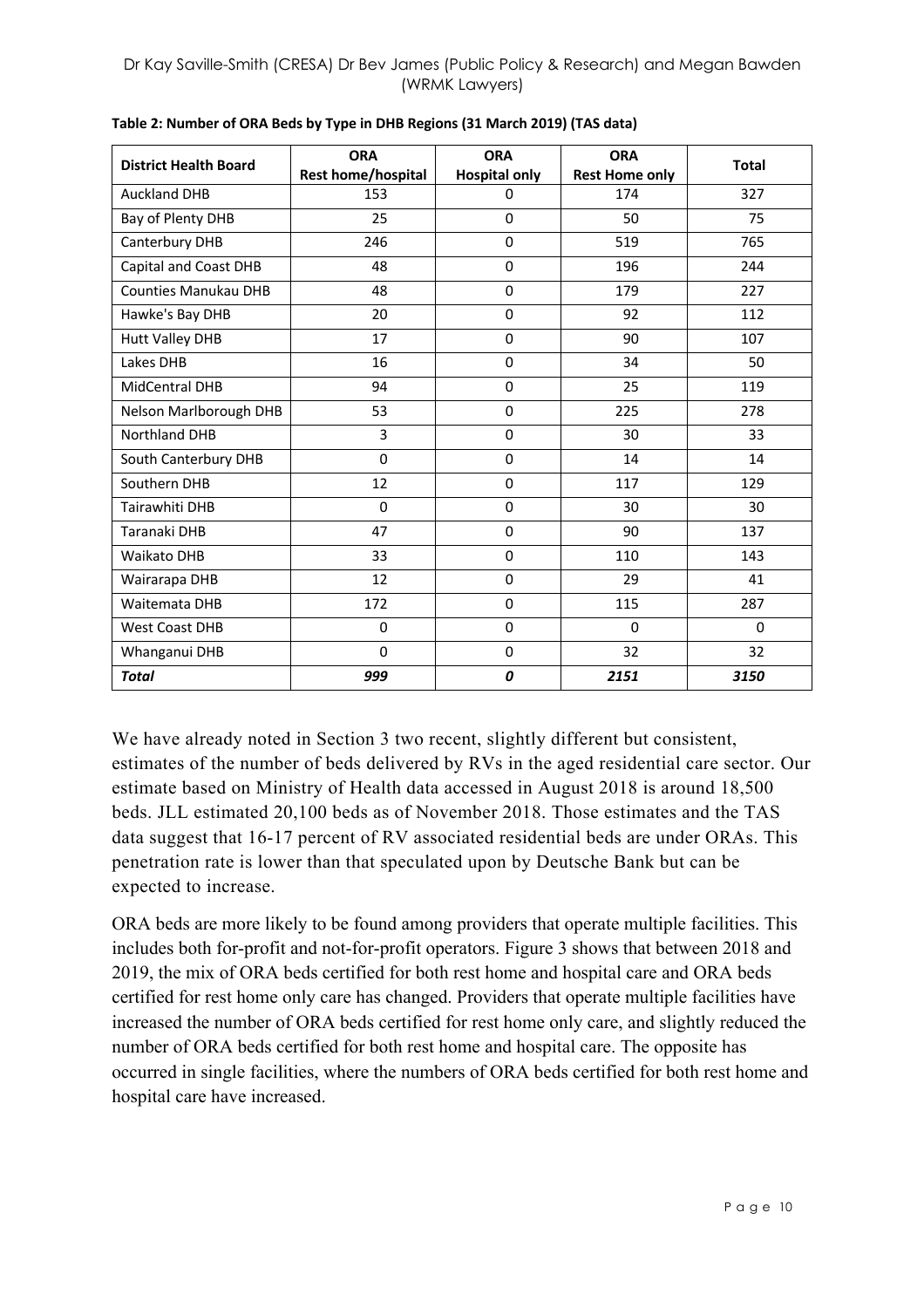#### Dr Kay Saville-Smith (CRESA) Dr Bev James (Public Policy & Research) and Megan Bawden (WRMK Lawyers)



**Figure 3: ORA Beds by Facility of Residential Care in RVs (2018, 2019) (TAS data)**

## **5. PREMIUM AND STANDARD ROOMS**

The emergence of ORAs for aged care needs to be understood in the context of the changing mix of care provision and financial arrangements, with residents increasingly paying for accommodation and components of care more generally.

In 2014, five percent of aged care facilities offered only premium rooms for which the resident pays additional charges, whereas by 2018, 18 percent of facilities offered only premium rooms. Many facilities offer a mix of premium rooms and standard rooms. In 2018, 83 percent of facilities offered premium rooms, or a mix of premium and standard rooms. Across all facilities, premium rooms now make up the majority of all rooms, at 51 percent.<sup>7</sup>

That data are consistent with the findings of the retirement village survey. Sixty of the 70 survey participants reported on their provision of standard and premium rooms. Only four villages (6.7 percent of reporting villages) provided only standard residential care rooms. Over a quarter of villages (30 percent of reporting villages) reported only providing premium residential care rooms while 63.3 percent of the 60 villages reported providing both standard and premium residential care rooms.

The retirement village survey and the interviews highlight a great deal of fluidity around charges for rooms. A number of retirement villages reported that they charged premium rooms at standard rates. Of the 56 retirement villages that reported on premium rooms and their charging practices, the majority (34 villages) only used accommodation charges while only two used ORAs with the remaining twenty using both accommodation charges and ORAs. The number of residents reported by the retirement villages participating in the survey as accessing premium rooms by way of accommodation charges is 1,396. By contrast, 576 residents were described as accessing their premium room by way of an ORA.

<sup>7</sup> NZACA *Aged Residential Care Industry Profile 2017-2018*, pp.30-31.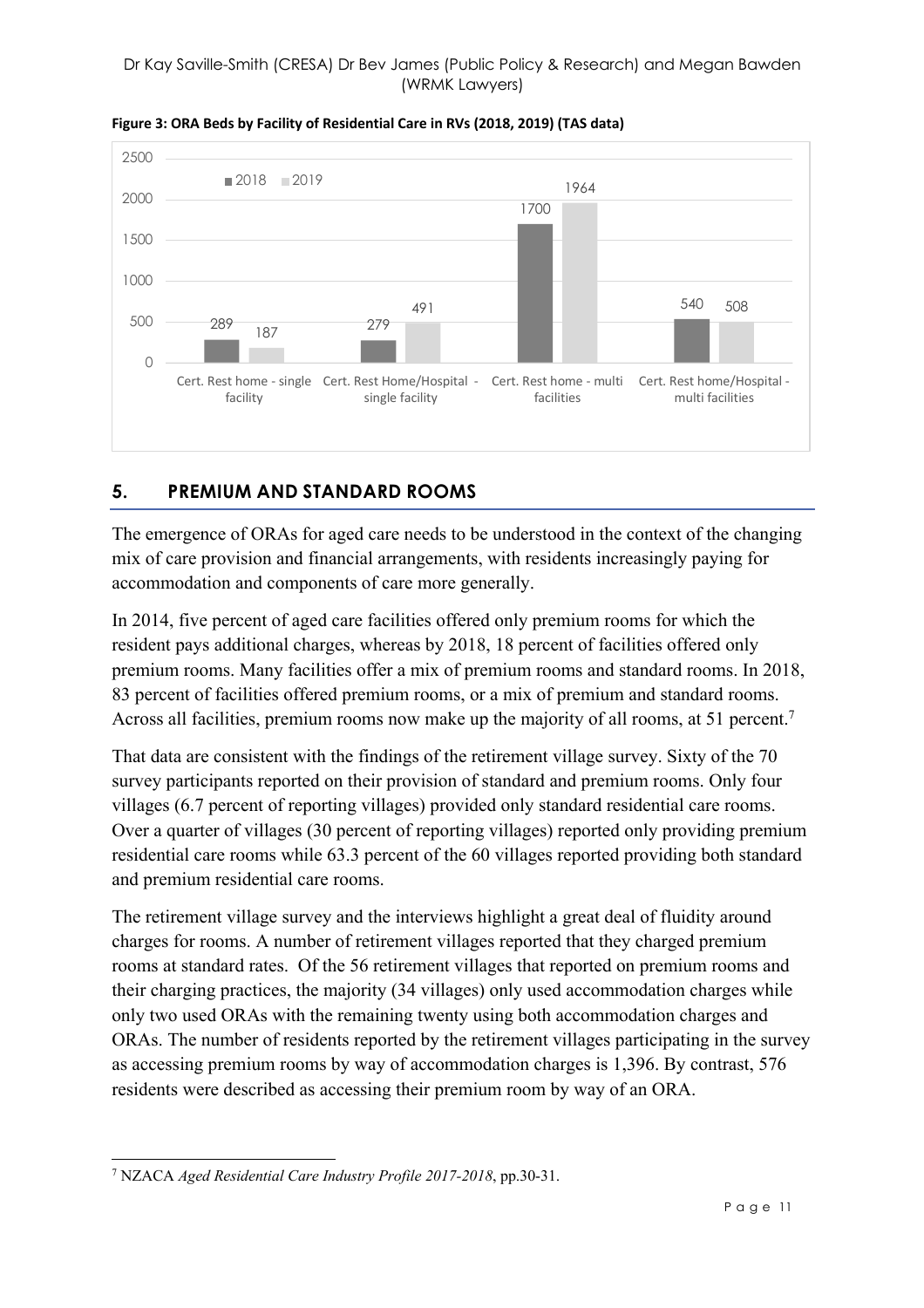Fifty-eight villages in the retirement village survey commented on their future intentions around premium and standard rooms. Around three-quarters (74.1 percent) of those villages reported that they intended to provide a mix of standard and premium rooms. Only two villages reported that they intended to provide only standard rooms while thirteen villages reported that they intended only the provision of premium rooms in the future.

# **6. NAVIGATING THE RV-RESIDENTIAL CARE INTERFACE**

This section explores the ability of RV residents to navigate the interface between RVs and residential care. The CFFC is concerned with the adequacy of the RV's current legislative framework and the ability of residents with ORAs to navigate the interface between RV and residential care.

The discussion starts by setting out the legislative framework that governs the interface and provides a legal review of the key documents. That discussion is followed by data from the lawyers' survey, interviews, and the survey of retirement villages focusing on the ability of residents to navigate the interface.

## **6.1 Legal Review of the Interface**

The interface between RVs and residential care is regulated through two separate legal frameworks:

- Retirement Villages are governed by:
	- o The Retirement Villages Act 2003, and the Regulations and Code of Practice it provides for; and
	- o The Occupation Right Agreement with the resident.
- Residential care is governed by the:
	- o Residential Care and Disability Support Services Act 2018 (in force from 26 November 2018, and replacing the Social Security Act 1964);
	- o Health and Disability Services (Safety) Act 2001;
	- o Health and Disability Services Standards (NZS 8134:2008)
	- o Health and Disability Commissioner Act 1994 (and the Code of Health and Disability Services Consumers' Rights)
	- o Age-Related Residential Care Services Agreements: contract between the provider of residential services and the District Health Board
	- o Admission Agreement between the provider and resident.

## *RV Act*

The RV Act is concerned primarily with protecting the financial and occupation rights of residents who have invested capital in the RV to acquire a home (and intending residents who are considering do so). The protection of residents has been a longstanding preoccupation, even when RVs operated under the Securities Act 1978. It was in 1999 that the Law Commission recommended separate legislation to provide RV residents with protection as *consumers, residents and investors*.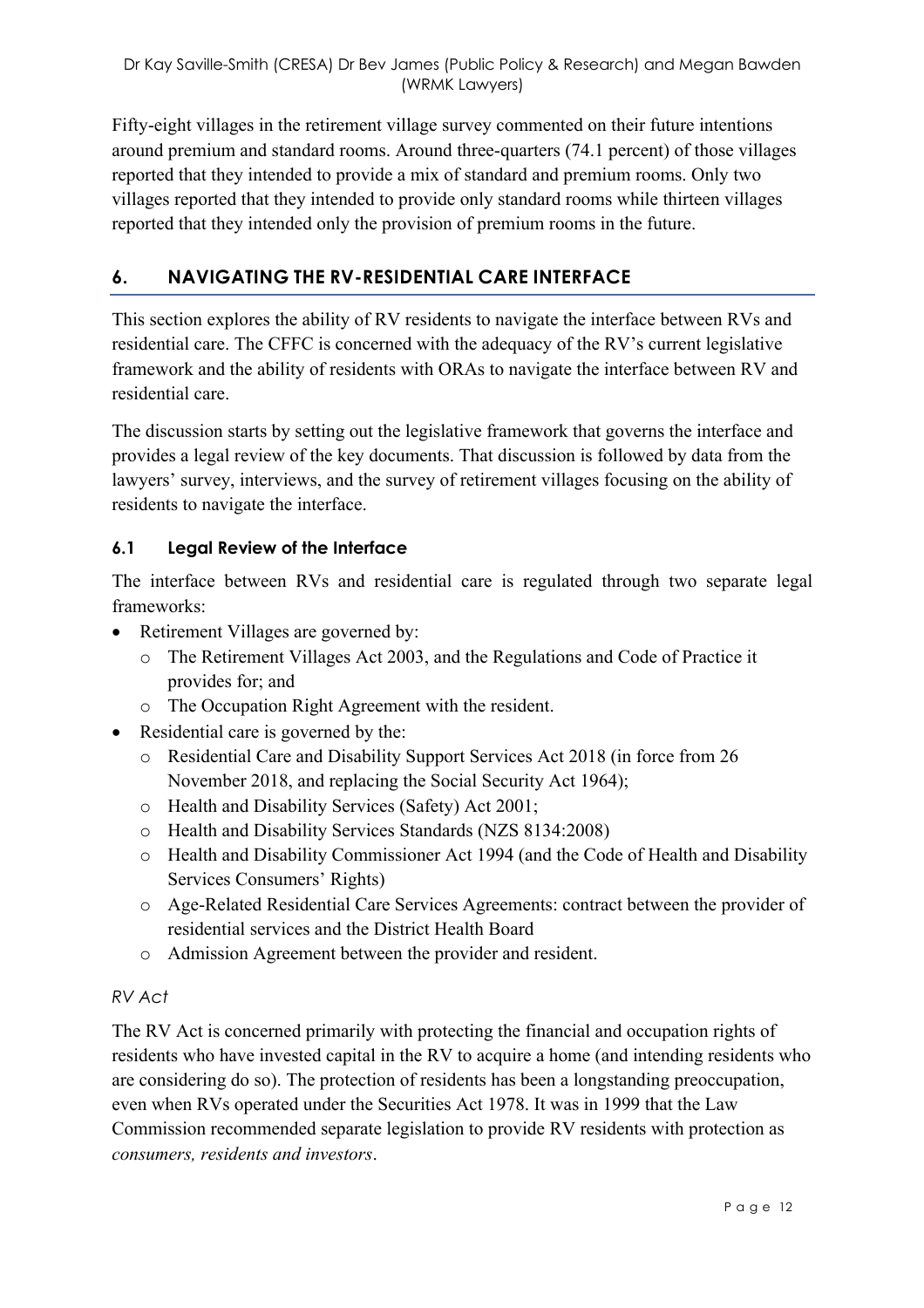In addition to the definition of retirement villages in the RV Act there is specific reference to "rest home and hospital care institutions" (section 6(3)). A residential unit within a residential care facility may be captured by the definition of a retirement village, but in that case limits the retirement village to those particular residential units and the common areas available to residents under their ORA.

It is this reference to the ORA that has an impact when an individual seeks to access residential care through an ORA compared to when an individual accesses residential care within a RV under periodic, non-ORA instruments. Notably the Justice and Electoral Committee, when reporting on the proposed RV bill in May 2003, commented on the potential for confusion around residential care provision within  $RVs$ .<sup>8</sup> They argued that the definition of "retirement village" needed to be of "maximum inclusivity", with the grounds for inclusion focusing on the financial arrangements and investment issues associated with residency, but that those "arrangements, or a lack of clarity about how they work in effect, potentially represent the most risk to residents."

The Justice and Electoral Committee anticipated a complex interface between RVs and residential care and, indeed, the development of ORAs for residential care. The Committee's report states:

"If a residential or hospital care facility in the village is occupied under the ordinary weekly fee system, it should remain excluded from the definition as the resident has no financial investment in the unit and his or her right to receive appropriate care services is protected under the Health and Disability Services (Safety) Act 2001. In the event that the resident has made a capital contribution to a residential care unit or hospital care facility within a village, that Act will continue to apply in respect of the services but the financial protections under the Retirement Villages Bill will apply to the resident's occupancy interest."9

The only other specific reference to residential care made under the RV Act is a requirement under section 31(1) of the Retirement Villages (General) Regulations 2006 for a village's Disclosure Statement to include the following information:

"If a retirement village shares premises with a rest home or hospital care institution, a disclosure statement for an occupation right agreement relating to the village must include:

- (a) A statement indicating whether the agreement also allows the resident to leave the residential unit and receive either rest home care in the rest home or hospital care in the rest home or hospital care in the hospital care institution; and
- (b) If the agreement allows that, an explanation of the terms on which that is allowed."

<sup>8</sup> Justice and Electoral Committee Commentary on the Retirement Villages Bill. Retrieved from: https://www.parliament.nz/resource/en-

NZ/47DBSCH\_SCR2432\_1/a383d459bad81d65c70323d8e2fa34be0208b1a9

<sup>9</sup> Justice and Electoral Committee Commentary on the Retirement Villages Bill, p.3.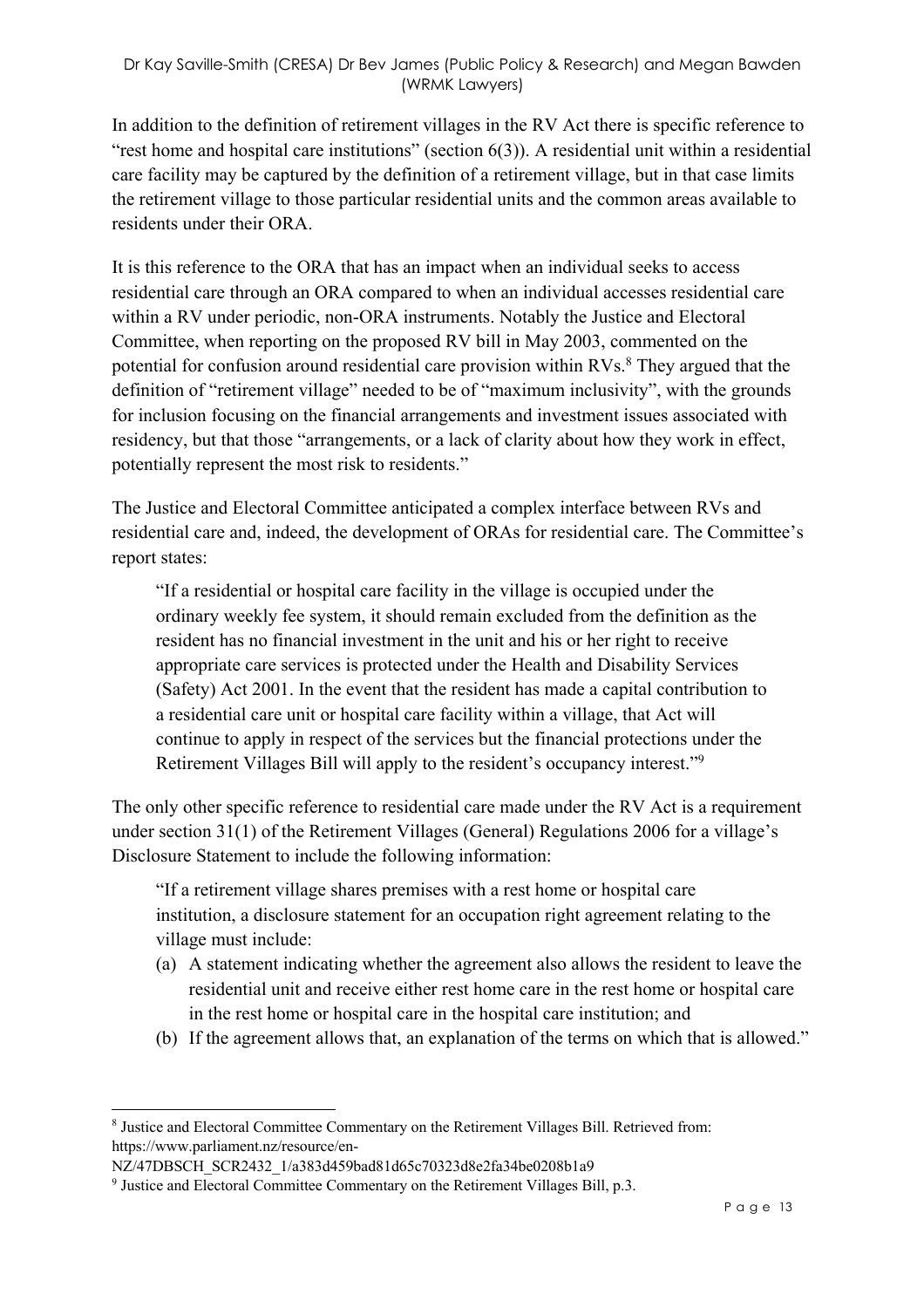It is notable that the RV Act imposes no specific obligations to provide information about residential care services on offer under the ORA itself other than the same general obligation for an ORA to include information, including within the Disclosure Statement, about services and facilities, the associated charges and the basis for charging, frequency and extent of access to prescribed services.

The specific services for which the prescribed information must be provided in the Disclosure Statement are set out in s19(3) of the Retirement Villages (General) Regulations 2006 and include: gardening, lawn mowing, repair & maintenance, nursing and medical services, provision of meals, shops and other services for the provision of goods, laundry services, hairdressing and other personal care services, transport, recreation and entertainment, security services, other services. *Information about residential care services, which incorporate many of the specified services, is not specifically required to be detailed in the ORA or the Disclosure Statement.* This appears to be the case even where an individual has purchased an ORA specifically directed to them accessing residential care.

The complaints processes under the RV Act applies to those elements of service provision, including so-called 'care packages' provided by some RVs to people outside of the regulated residential care system. Complaints related to residential care specified by various health legislation are covered by the legislated complaints processes applying to the health and disability sectors in general and the residential care sector in particular. Residential care services are health and disability services to which the Code of Health and Disability Services Consumers' Rights applies. Accordingly, section 53 of the RV Act prevents a resident bringing any dispute notice under that Act about residential care services provided by the RV, even if the services are being provided under an ORA specifically for the provision of residential care.

There is no requirement to explain that complaints about those services cannot be dealt with under the RV Act dispute process. Nor is there any requirement to provide information about the other avenues available for a residential care service complaint, that is, via the Office of the Health and Disability Commissioner, or the District Health Board if the RV has an Age-Related Residential Care Services Agreement with the DHB.

## *Residential Care Services*

RVs delivering residential care are subject to the Health and Disability Services (Safety) Act (H&DSS) 2001 including compliance with applicable regulations and standards approved by the Minister of Health under section 13. Those currently comprise of:

- Health and Disability Services (General) Standard, NZS 8134.0:2008
- Health and Disability Services (Core) Standards, NZS 8134.1:2008
- Health and Disability Services (Restraint Minimisation and Safe Practice) Standards, NZS 8134.2:2008
- Health and Disability Services (Infection Prevention and Control) Standards, NZS 8134.3:2008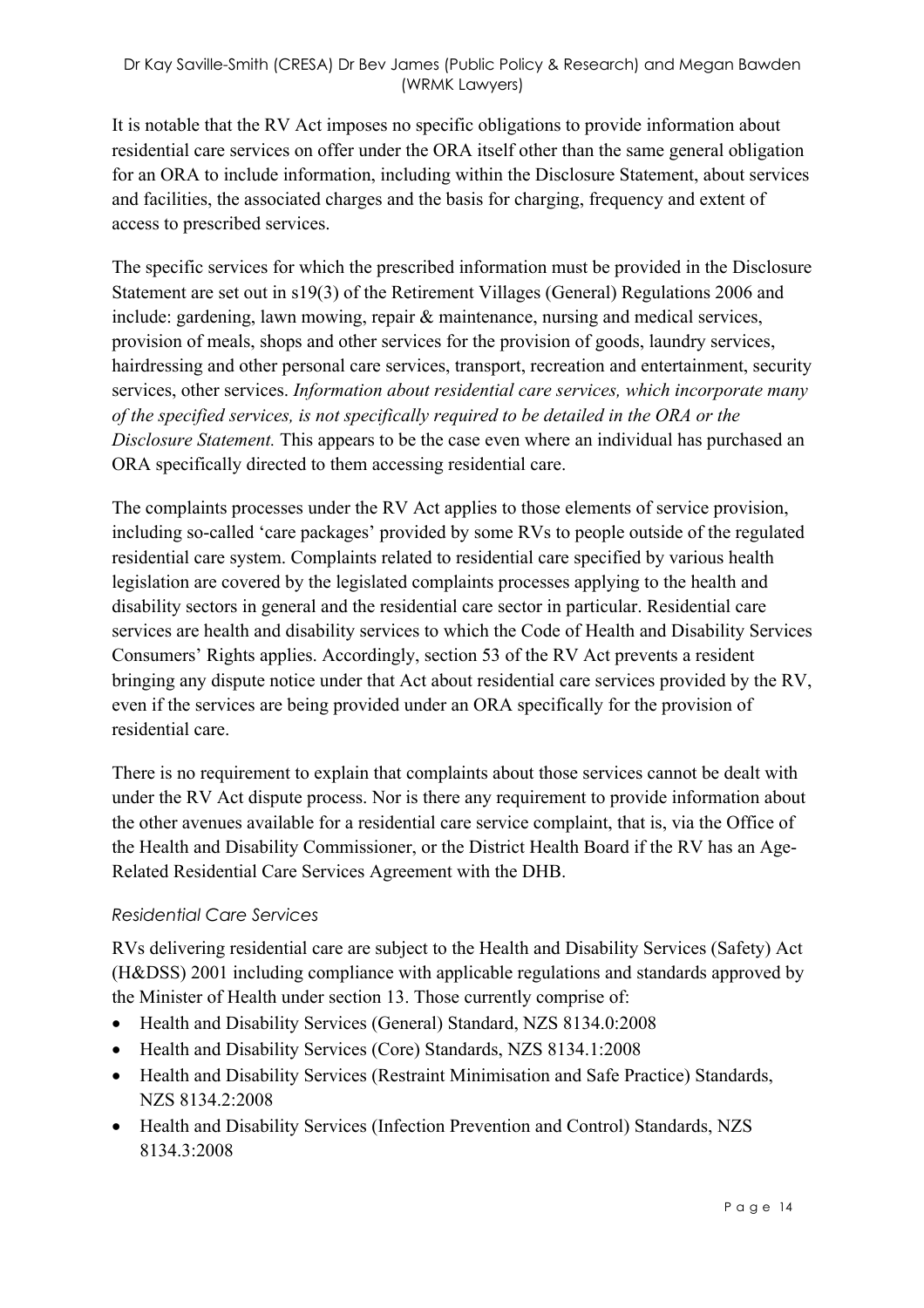An RV providing residential care will, then, be subject to the same standards, certification and audit obligations under H&DSS as any other residential care provider, but only in relation to the rooms/facilities providing residential care. The results of certification and other audits of providers of aged residential care against the H&DSS are available on the Ministry of Health's website.

Protections for RV residents in residential care are also found within the Health and Disability Commissioner Act which is intended (Section 6) to promote and protect the rights of health consumers and disability services consumers and facilitate the resolution of complaints around infringements of those rights. That Act provides for the Code of Health & Disability Services Consumers' Rights and the obligations and duties of providers to comply with the Code.

What is more complex is the array of legislation and conditions surrounding residential care service access and liabilities associated with it. The specification of residential care services, irrespective of whether accessed through an ORA or a periodic payment instrument, is governed by a range of health sector legislation, policy and operational specifications of service. There are a variety of parameters that arise for older people seeking to access residential care including:

- Eligibility for publicly funded care established through needs assessment ('qualifying person');
- Liabilities for individual (defined by asset and income testing) and funder payment of long-term residential care;
- Maxima around the contributions that funders (District Health Boards (DHBs)) are required to pay for contracted provision of long-term residential care to older people assessed with a residential care need; and
- Requirements on DHBs to ensure 'qualifying persons' are not liable to pay more than the maximum contribution towards the cost of contracted care services, regardless of their assets or income.

Those parameters can lead to an array of permutations for any older person in relation to residential care and their cost exposure. Those permutations are further complicated by choices associated with the consumption of standard or premium rooms, whether in a RV or through another residential care provider. In the case of RVs there is also, in some villages, choices regarding an ORA or periodic payment for residential care as well as diversity around the levels of residential care services provided and the sites registered for the provision of those different services. In addition, recipients of care services contracted by a DHB of a provider for a qualifying person may also be charged for services outside the "contracted care services" under the Age-Related Residential Care Services Agreement (ARRCA).

ARRCA is effectively the service specification of residential care at different levels struck between residential care service providers and DHB funders. RVs providing residential care with contracts with a DHB are covered by the ARRCA. The ARRCA is a nationally consistent agreement that is reviewed annually. It requires: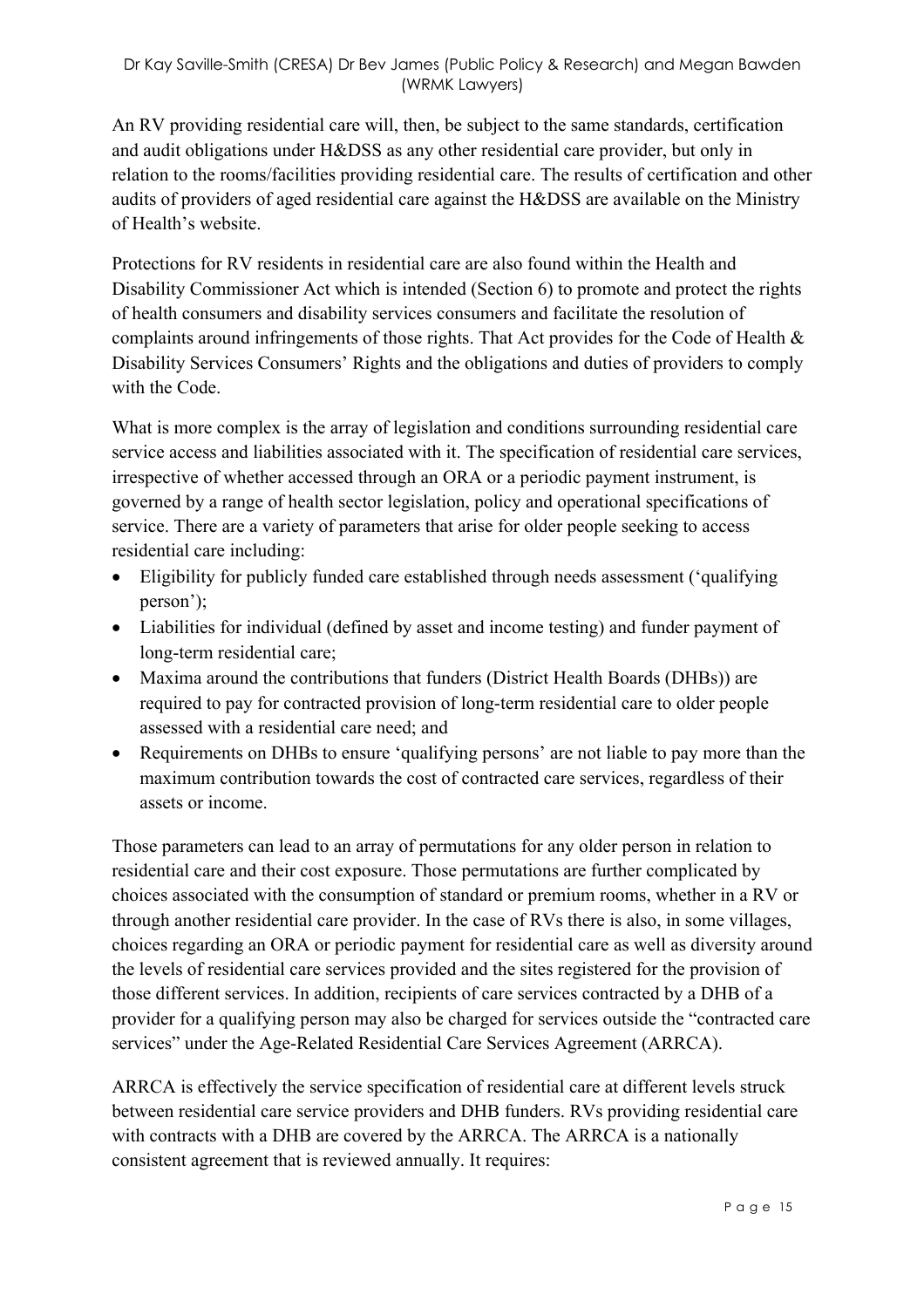- The provider to provide the relevant category of age-related residential care services to all residents of the facility (clause A1.1a) and confirms that those services are "contracted services" for the purposes of the Social Security Act (now Residential Care and Disability Support Services Act 2018) (clause A1.2);
- The DHB to pay for those services for "subsidised residents" (i.e. those for whom the DHB is liable under the Residential Care and Disability Support Services Act 2018  $clause A1.1.b);$
- The provider to be certified by the Director-General under the H&DSS to provide rest home services and hospital services at their facility (clause A1.7.a), and requires compliance with "all relevant" legislation (including a specific list of 12) (clause D1.1), and all approved service standards (clause D1.3) (currently the Health and Disability Services Standards NZS 8134:2008).

It also, as previously noted, allows the provider to charge non-subsidised residents for the contracted services – provided the charge is no more than the maximum contribution (i.e. under the RC&DSS) (clause A1.1.c).

The current version of the ARRCA does anticipate that residential care services may be provided to a resident already in possession of an ORA. In that case, the ARRCA makes specific provision to prevent the provider from 'double-dipping' for accommodation service charges. Clause A14 of the ARCCA imposes the following specific obligations on providers of residential care services who are also party to an ORA with the resident:

- For *subsidised residents*, where payments made under the ORA result in the provider "effectively receiving payment, benefit, or value… for the supply of services" the provider must either:
	- o Alter the arrangement (the ORA) so that they do not receive any such payment, benefit or value: i.e. the weekly or monthly village fees; or
	- o Terminate the arrangement (the ORA).
- For *non-subsidised residents*, the provider is required to pay the resident 18% of the maximum price for rest home services (inclusive of GST) specified in clause C2.1 of the ARRCA (being the maximum contribution under the RC&DSS). The provider may then also charge the resident the charges for accommodation specified in the ORA: i.e. the weekly or monthly village fees.

The movement of RV residents with an existing ORA in residential care, more particularly potential residents not currently living within a RV, can be complicated by the issues of additional charges for premium rooms and other services. While the ARRCA specifically allows the provider to charge all residential care residents for 'additional services', there are limits imposed on that power to charge. Clause A13.2.a.to g., states that:

- The provider cannot require, as a condition of admission to or residence in the facility, that a resident or potential resident agree to receive and pay for any additional services (clause A13.2.a);
- The resident is able to decide to cease to receive and pay for any premium room services in accordance with clause A13.5 (clause A13.2.d);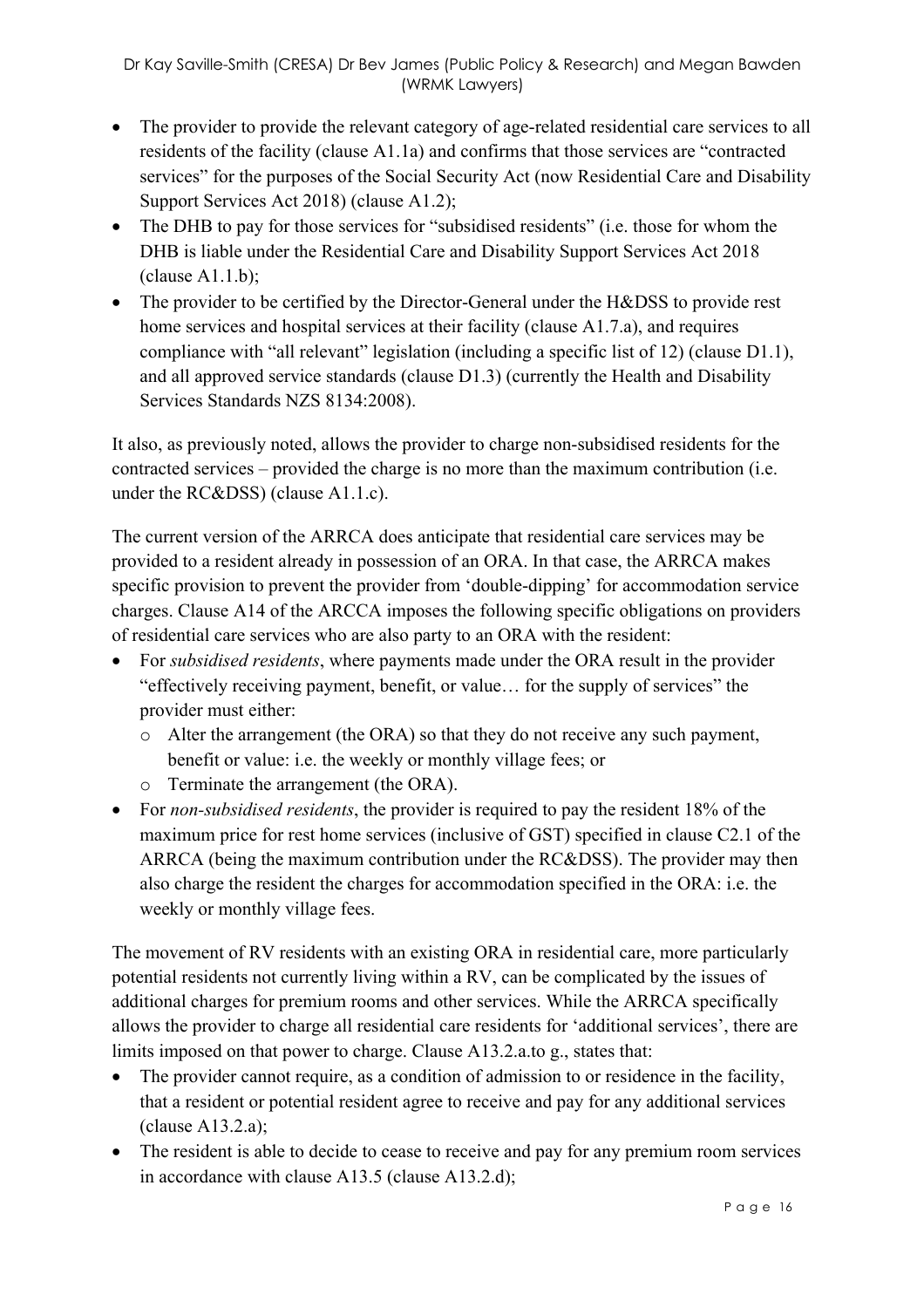• If a resident chooses to receive additional services (including premium room services), the Admission Agreement must expressly record that the resident acknowledges that they were offered a choice whether or not to receive the additional service, and chose to receive and pay for it (clause A13.2.g).

Under clause A13.3, compliance with the clause 13.2.a, restriction is not required provided that on the date of admission:

- There is not a standard room (or a premium for which premium room services are not charged) available at the provider's facility from which the required category of service can be provided (A13.3.a.i); and
- The occupancy level of rooms at the provider's facility from which the required category of service can be provided is 90% or more (A13.3.a.ii), but excluding rooms certified for aged residential care and under an ORA (A13.4.b); and
- The provider has identified another facility within 10 kilometres of their facility that has a standard room (or premium room for which the premium room services are not charged) available for the required category of care (A13.3.a.iii); and
- The resident decides not to be admitted to that room at the other facility (A13.3.a.iv); and
- The Admission Agreement expressly records (A13.3.b):
	- o that the resident has chosen not to take the room at the other facility and instead to accept and pay for the premium room; and
	- o the resident's rights and obligations in relation to the premium room services, the charge for that service, and the resident's right to cease to receive and pay for the premium room.

## **6.2 Lawyers' Perspectives**

Under the RV Act lawyers are required to certify that purchasers of an ORA understand the implications of that ORA, the responsibilities, rights and protections for residents and understand the financial and other implications of the ORA in relation to their RV-related financial assets, demands on income and their access to services. Within the context of ORAs for RV's independent living villas and serviced apartments, it has taken some time for lawyers, individuals and the families of prospective residents, and RVs themselves to ensure mutual understanding among all those stakeholders in RV independent living.

The CFFC has, along with consumer groups, operators and the New Zealand Law Society, made considerable efforts to raise understanding of the sector, its products and operations. This is inevitably challenging in what is a dynamic, competitive and innovative industry. The lawyers survey was designed to establish whether lawyers saw the increasing involvement of RVs in residential care as having implications for prospective residents or their own ability to advise prospective residents.

There are two points where this might occur in relation to ORAs:

• One is where a lawyer is advising on an ORA for independent living villas or serviced apartments.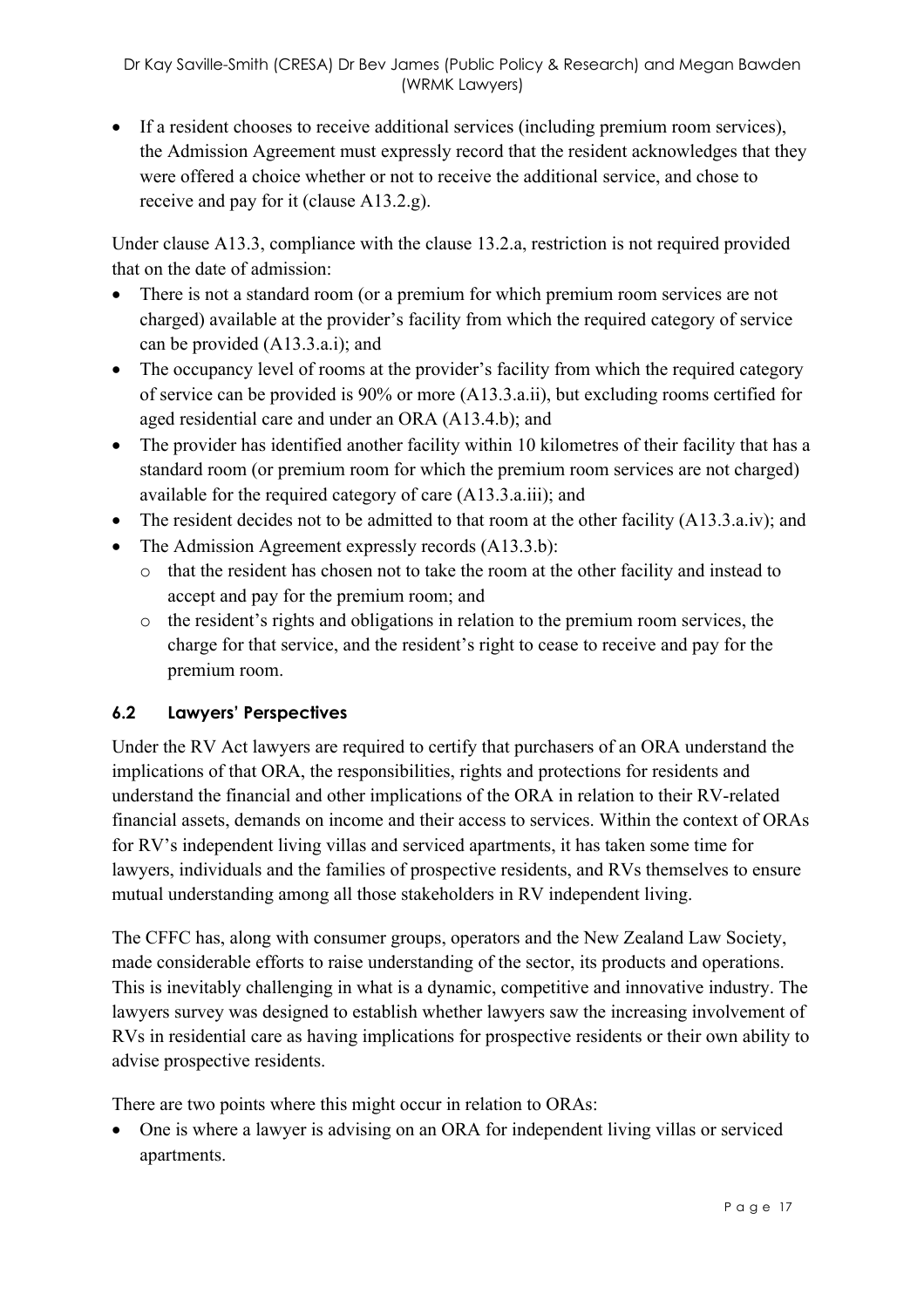• The other is where a lawyer is advising on an ORA for a client moving directly into residential care.

A lawyer dealing with the latter is doing so under the requirements of the RV Act by virtue of the ORA. The survey sought to explore whether lawyers found RV residential care involvement:

- Increased the complexity around advising on ORAs either for independent living or for residential care or both;
- Presented prospective residents and their families with new challenges of understanding either for independent living or for residential care or both;
- Demanded changes in practice, information provision or the RV Act itself if the protective intent of the RV Act was to be sustained in the context of the use of ORAs in the residential context.

Similar to findings from previous research with lawyers around RV advice,  $10$  a persistent theme emerged in which prospective residents were seen as either highly engaged in RV selection or passive and disengaged. Lawyers saw clients in both categories as being interested in the opportunities believed to be presented by RVs with residential care facilities. Among disengaged prospective residents, however, lawyers frequently found clients unreceptive to considering details around either the services delivered in residential care or the process of transition from RV independent living to residential care. Consistent with previous research with lawyers about the provision of advice to prospective residents, lawyers continue to report that clients are price sensitive to getting advice. They note that clients often come for advice after making their choice of a preferred RV and can be disinclined to face up to aspects of RVs in general or around the specific RV they have selected.

In the context of RV ORAs for independent living, lawyers typically recognise that the attraction of some RVs are enhanced by provision of residential care. They recognise, as do their clients, that RVs are increasingly presented as a setting in which there is a continuum of independent to supported housing culminating in residential care. That idea of a progressive continuum suggests to some lawyers that residential care should be given attention even when advising on an ORA for independent living. Indeed, the Disclosure Statement is specified as needing to included information about whether the resident can progress to residential care provided in the village and an explanation of the terms on which this is allowed.

However, lawyers noted that their ability to advise on that continuum was limited. The dynamic nature of the industry in general combines with the inevitable changes in

 $\overline{a}$ 

<sup>10</sup> See K. Saville-Smith, B. James and R. Fraser (2017). *Retirement Village Intending Residents and the Effectiveness of Legal Advice.* Auckland: Commission for Financial Capability; and K. Saville-Smith and B. James (2015) *Retirement Villages: Advice, Information and Education.* Auckland: Commission for Financial Capability.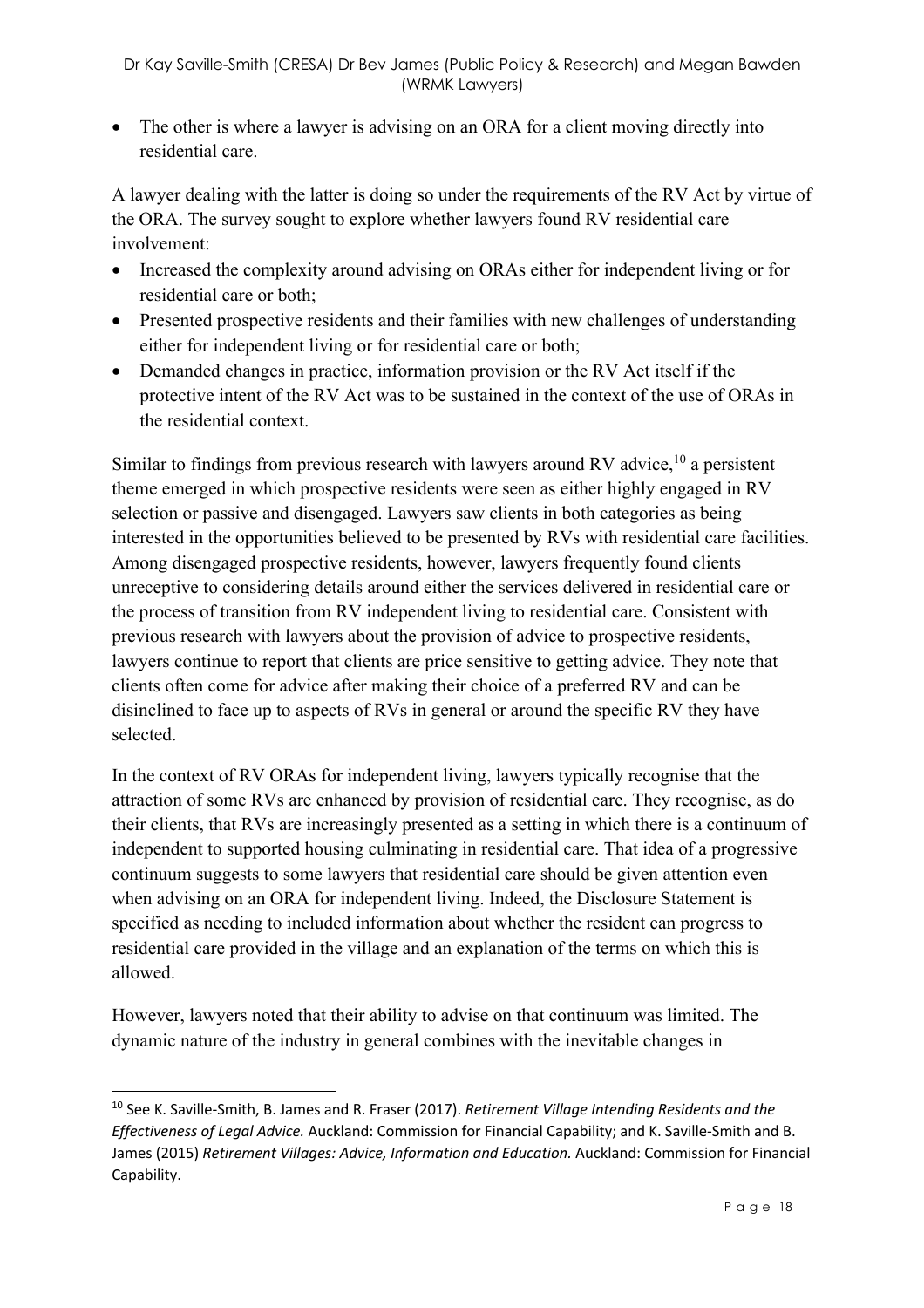circumstances experienced in individual villages to make it difficult to advise on issues around residential care (the use of which may never eventuate) in an RV in the future during the process of giving advice on an RV occupation right agreement that is anchored in the present.

Over half of the 82 lawyers participating in the lawyers' survey indicated that they had advised specifically on an ORA for residential care, but some lawyers refuted that existence of ORAs used by RVs with residential care. Others were aware of ORAs being used in RV residential care but reported that they were not used by RVs in their practice area. Nevertheless, many of the lawyers were involved in dealing with residential care either in relation to a client:

- moving into independent living in a RV; or
- moving from independent living in a RV to residential care; or
- moving into residential care.

There were a group of lawyers who either admitted confusion, or it was evident from their responses that they were confused about the nature, conditions and dynamics associated with residential care funding, access and operations. They considered the processes of access to residential care, whether in a RV or not, as too complex and difficult for older people and, often, their families.

Lawyers reported that it could be difficult to discuss with prospective purchasers of independent living ORAs the transition processes from independent living to residential care within a RV when these could change or were not clear at the time of the original entry to an RV. It was noted that transition processes from independent living and residential care within a RV could vary over time and were often not well documented. Indeed, some lawyers expressed a view that transitions to residential care were outside the scope of their role. That position is consistent with previous findings in CFFC monitoring projects that lawyers tended not to advise on health service availability, conditions of access and costs when advising on RV ORAs for independent and serviced apartment living.

Nevertheless, some lawyers did express a desire for better information and improved clarity around aspects of the residential care provision. This was particularly the case where a client was seeking advice on:

- An ORA for an independent villa or serviced apartment where transition into residential care appeared to be likely in the short- to medium- term rather than in the long term;
- An ORA specifically for residential care.

Among the information needs raised by lawyers in that context were:

- Clarity around standard and premium room availability and costs in relation to the residential care subsidy.
- Information around probabilities of getting a bed in the residential care facility or a certified residential care bed in the context of a transition from non-residential care in the RV.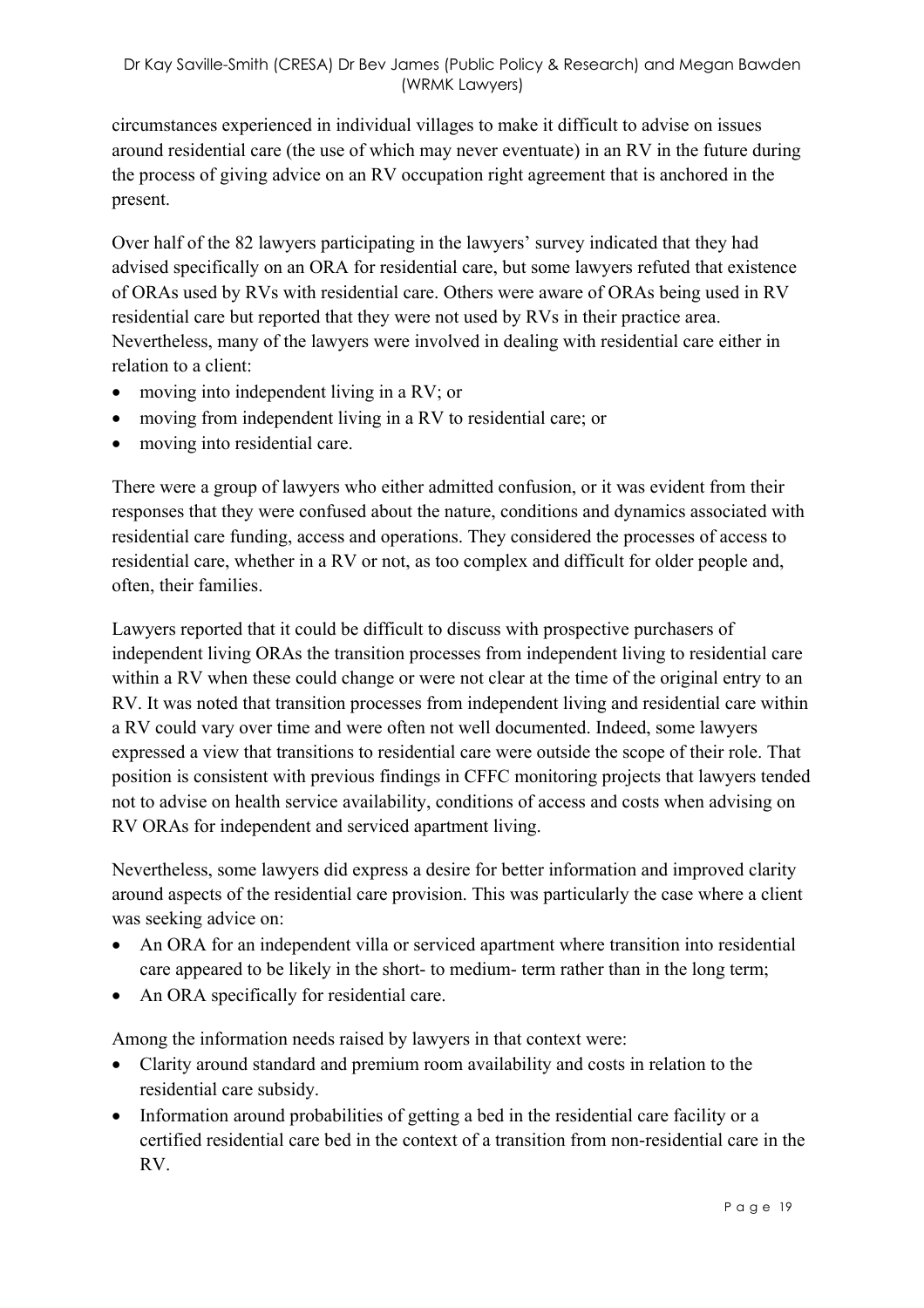- The incidence of RV residents who, on needing residential care bed, needed to leave the specific retirement village they are considering as an independent resident in independent villas or serviced apartments.
- Information about the quality of residential care services or health-related complaints associated with the residential care in a specific RV or operator.
- Information about the geography and configuration of the village which would allow clients to be aware of such aspects of care as staff response times.
- Exposure to multiple deferred maintenance fees associated with ORAs where there was the likelihood of multiple transitions.

There must be some concern about the ability of some lawyers to deal with the more complex advice associated with ORAs for residential care when persistent themes in the responses of the lawyers in the survey were that:

- Even ORAs for independent living are often too complex and generic and there is a need for a plain language ORA.
- Disclosure statements for ORAs specifically for residential care are loaded with details about services for independent living residents for which the client is likely to have only limited interest and use.
- Clients need a comparison tool to assist them to make better selection choices, not simply better understand the contractual conditions of the selected RV both in relation to independent living and the conditions around future residential care.

Of most concern must be those lawyers who report that they merely advised their clients to read the Village Rules and Disclosure Statements and did not advise directly on those or other documents.

## **6.3 The Key Interviews**

A total of 18 interviews were conducted with 26 people. Organisations participating in the interviews included the Retirement Villages Association, New Zealand Aged Care Association, Retirement Village Residents Association, Seniorline, Ministry of Housing and Urban Development, Office of the Ombudsman, Ministry of Health, Ministry of Social Development, Office for Seniors, Department of Internal Affairs, Statistics New Zealand, DHBs, and Age Concern. Interviews were also conducted with a small number of retirement village operators, solicitors and statutory supervisors.

The key issues emerging from the interviews highlight two broad areas:

- Implications of RV involvement, including but not only the use of ORAs for residential care, for older people's access to aged residential care and the provision of government financial assistance to older people.
- Issues concerning the practices and processes around the ORA for care model.

In this section we focus on the latter. We discuss the former in section 7. While addressing the former there are set of issues that are not within the purview of the CFFC's responsibilities under the RV Act. Nevertheless, in our view they fall within the CFFC's wider responsibilities concerning financial education and capability and retirement income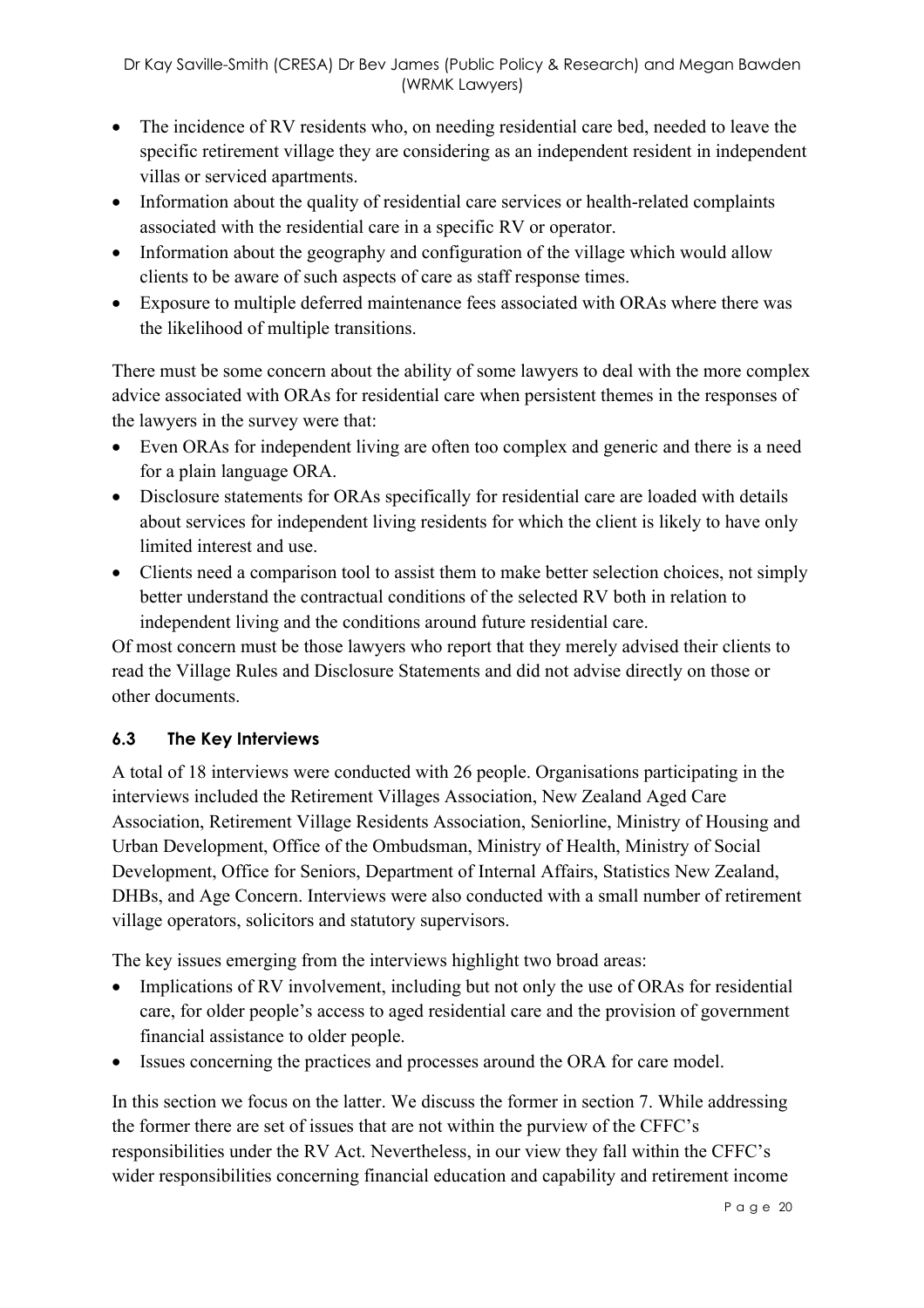policy. In addition, the policy interface between practices and implications of the ORA for care model and other sectors may require the CFFC to be involved with other government agencies in examining the extent to which those practices are resulting in unintended consequences for other policy and funding settings.

Questions around the operation of the ORAs for care as well as for ORAs where prospective residents believe they have the prospect of entering residential care associated with that village, identified three areas of concern:

- A lack of common terminology regarding the ORA for care, which has the potential to generate confusion about the service being offered.
- A lack of knowledge and understanding of the ORA for care model and the associated need for appropriate and effective disclosure for both prospective residents in RVs seeking independent villas and serviced apartments as well as those who might take up residential care through an ORA either directly or through transition within an RV.
- Potential inconsistencies or conflicts between the ORA contract and the Admission Agreement that may confuse the extent or jeopardise residents' protections.

#### *Lack of common terminology*

Examples of terms used to describe an ORA for care include: care suite, assisted living suite and care apartment. There is no standardised term to consistently refer to the same product. This lack of consistent terminology contributes to confusion about the ORA for care model associated with certified residential care.

Further confusion is added by the use of the terms 'care package' or 'lifestyle care package' by some retirement villages for additional services that are not part of certified residential care. It is almost axiomatic that these terms will suggest provision of care services to older people and their supporters, although these terms do not mean that the bed/unit is certified by the Ministry of Health for the delivery of aged residential care. While some care packages may be delivered in conjunction with rest home level care, generally the term care package refers to a basket of goods and services that can be purchased from the operator for an additional fee. Packages may include items such as all meals, 24-hour nurse call monitoring, medication management, housekeeping and personal care assistance. For those RVs that use those terms in the context of independent living or serviced apartments, there is high risk that residents will be further confused around the RV-residential care interface. In our view it is the responsibility of RVs to make very clear to prospective residents in independent living and serviced apartments where the boundary lies between their residential care provision and the provision of additional services.

#### *Lack of knowledge and understanding of the ORA for care model*

Both prospective residents to independent villas and serviced apartments and those directly seeking residential care need to understand whether a RV offers an ORA for residential care or not and the implications of an ORA for residential care. Interviewees pointed out that while the ORA for care model has been used for several years by some operators, it is not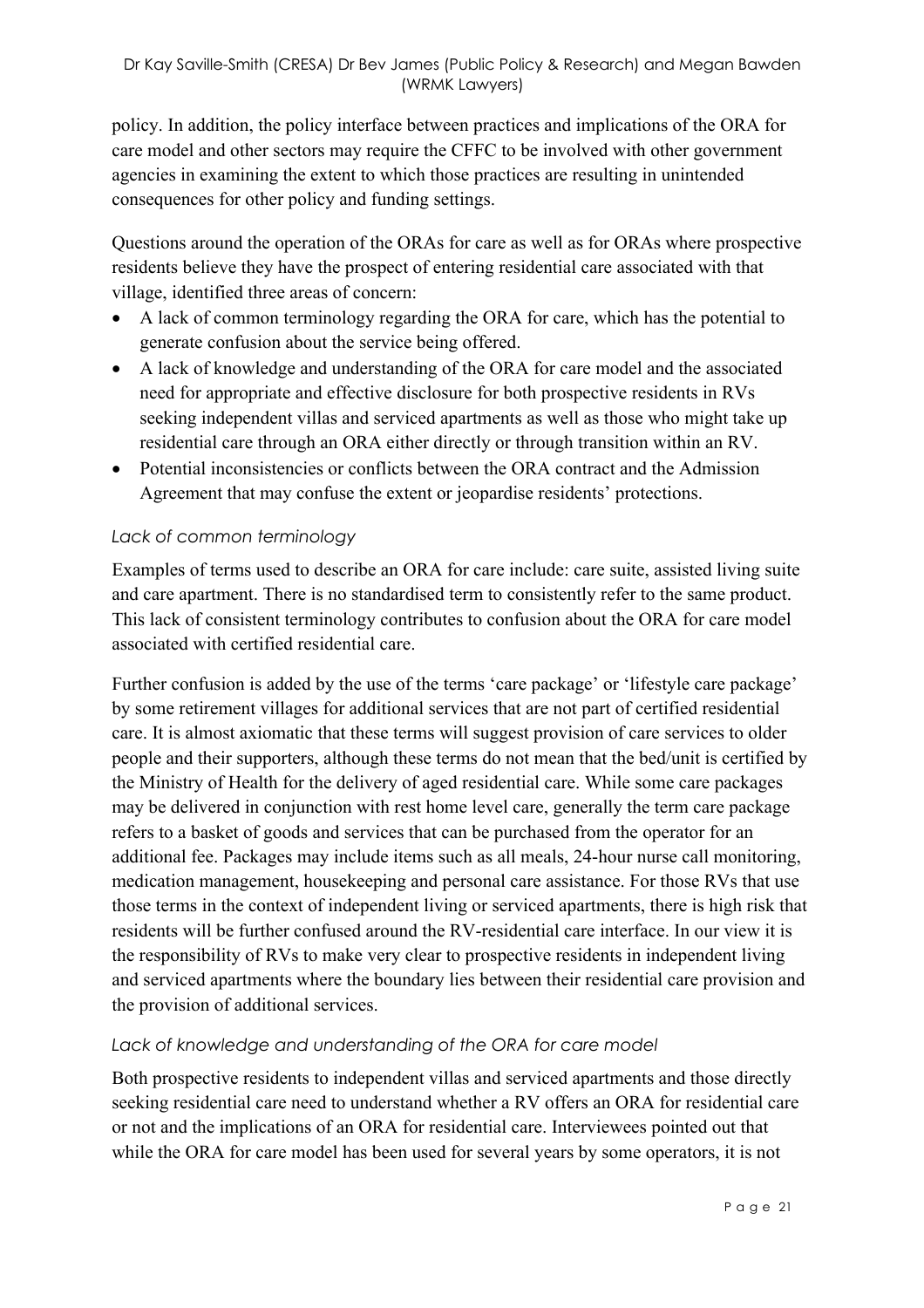widespread. Consequently, there is little familiarity with the model among village residents, prospective residents and families.

Adding to a lack of familiarity with the ORA for care model, is some remaining confusion about the ORA concept, despite increased public understanding of the use of ORAs in retirement villages. Confusion about this type of tenure adds to misunderstanding about the ORA for care model as well as exacerbating existing confusion around entry to residential care generally from RV independent living. The purchase of an ORA for the purpose of accessing residential care services adds another dimension to understanding the variety of care options now available in villages and aged residential care facilities, and the different conditions and requirements under which they are offered.

Almost all interviewees emphasised the need for clear disclosure to prospective residents and their families about both the conditions of future access to residential care for those purchasing ORAs for independent villas and serviced apartments as well as for any ORA for care model. There needs to be particularly careful explanation of the ORA for care to those who have not purchased an ORA before, when they move directly to residential care from living in the general community. In a situation where admission to care is urgent, particular attention is needed to explain the model to the prospective resident and their family. The use of ORA for higher care levels, including dementia care, suggests it is crucial to include the prospective resident's enduring power of attorney in discussions.

The complexity of what is offered through the ORA for care model reinforces the need for clear and careful disclosure to avoid misunderstanding and confusion. Various aspects of the model are complex and a selection identified in the interviews is noted here:

- The resident signs two contracts, the ORA contract, and the Admission Agreement for residential care. These two contracts set out the different rights and responsibilities of operator and resident respectively, and different requirements. The resident must obtain legal advice about the ORA contract and the legal advisor must certify that the contract has been fully explained to the resident. Moreover, the resident has a 'cooling off' period of 15 working days where they can decide not to take-up the ORA. In contrast, it is not mandatory to obtain legal advice about the Admission Agreement, and it must be signed within 48 hours.
- The ORA is paid for as a capital sum and gives the resident the right to occupy the physical space in which the care services are provided. Included in the ORA is a deferred management fee, which is paid when the ORA is terminated.
- In addition to the ORA, daily fees are charged for residential care services that the operator is contracted by the DHB to provide. These include accommodation, food, laundry, nursing care and other services.
- The operator can make additional charges for goods and services that are not covered in the daily residential care fees. These additional charges should be detailed in the Admission Agreement.
- The operator can charge a weekly retirement village fee in conjunction with the ORA. Information about this should be detailed in the ORA.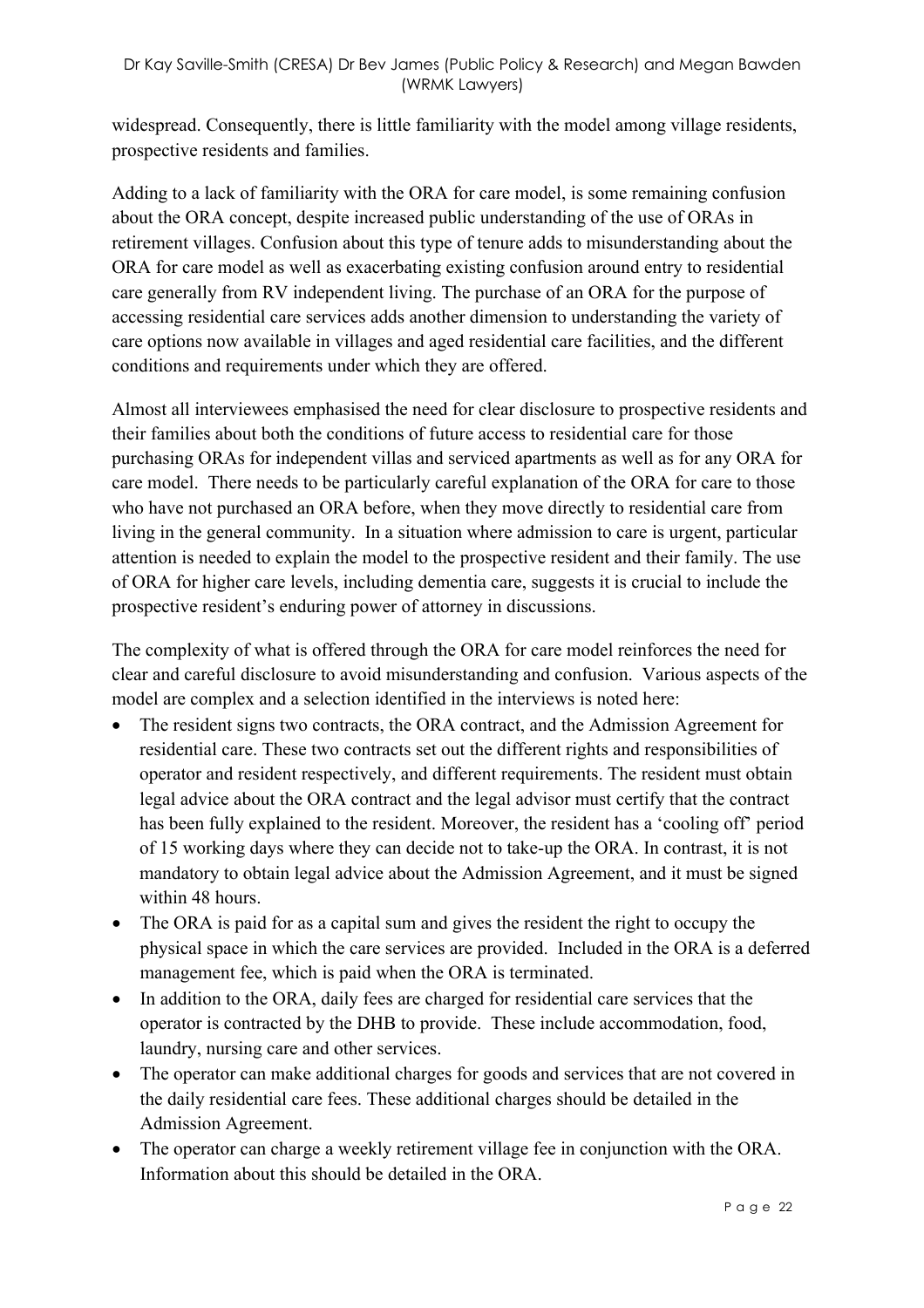- The operator must ensure that the resident is not charged twice for the same set of services, for example, accommodation services that are covered by the ORA and under the Admission Agreement (daily fees). A resident who has an ORA for care is entitled to receive a refund on the accommodation component of their care, because accommodation is provided through the ORA. This refund is to avoid double payment of accommodation costs. The refund is 18 percent of the gazetted Maximum Contribution rate that the resident may be required to pay, and this amount varies across territorial authority areas. Maximum Contribution rates are adjusted annually, with occasional ad hoc adjustments, so these calculations can be complex.<sup>11</sup> It is up to the operator as to how the refund is paid to the resident. Some operators pay the refund annually, while others pay it as part of final exit arrangements. $12$
- The resident with an ORA for care may be eligible for a residential care subsidy or residential care loan (funded through vote Health) to help with the cost of fees. The subsidy and loan are not available for the purchase of an ORA. Some prospective residents and their families may not be aware of the subsidy. The existence of the subsidy, and how the ORA is treated in the assessment of income and assets for a subsidy must be clearly explained to the prospective resident, including the different implications for the assets of single people and couples. The impacts of receiving the subsidy on the resident's payment of fees to the operator also need to be clearly explained.
- The closure or downsizing of a residential care facility has caused difficulties for residents, as evidenced by the Merivale retirement village construction of a new care facility.<sup>13</sup> Guidelines to ensure a consistent approach by operators, applicable to all residents, whether subsidised, paying privately or with an ORA for care, are expected in July 2019. This information will be essential to include in disclosure to prospective residents.

There is no consistent practice around the point at which disclosure about care options should be provided to prospective residents. A common view among interviewees was that information should be given to prospective residents and their families about aged care options and pathways available to village residents, as part of disclosure required for ORAs associated with independent living. While some operators appear to provide information about care and the transition to care at that early stage, it is not apparent whether this practice is widespread.

For a resident who is transitioning from an ORA for an independent living unit in a village to an ORA for care, the transition process needs to be explained. For example:

• The sale of the independent-living ORA and the purchase of the ORA for care.

• Whether the resident has priority over non-residents for transfer to residential care.

<sup>11</sup> https://www.health.govt.nz/our-work/life-stages/health-older-people/long-term-residential-care/maximumcontribution

<sup>&</sup>lt;sup>12</sup> Code of Practice Residential Care and Occupation Right Agreement. This is a code of practice agreed between the NZACA and RVA.

<sup>13</sup> https://www.stuff.co.nz/the-press/news/110666300/this-is-the-last-straw--chch-rest-home-residents-given-sixweeks-to-find-new-place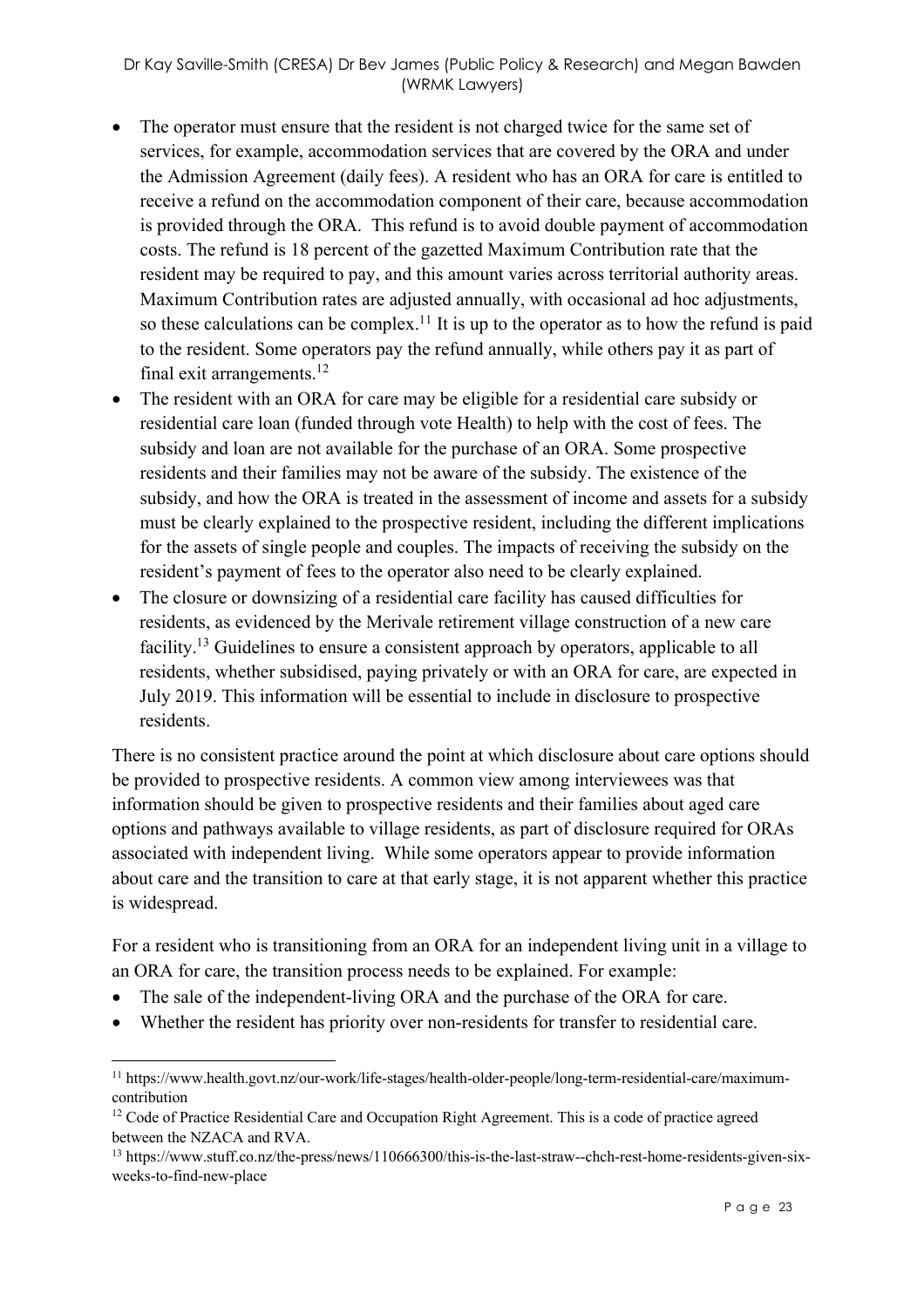• What happens to the ORA for care on the transition to a higher level of care.

#### *Inconsistencies between ORAs and Admission Agreements*

Interviewees suggested a number of inconsistencies or potential conflict between the ORA contract and the Admission Agreement. These include:

- Complaints processes differ for the ORA and for aged residential care services. Aged residential care services are defined as health and disability services under the Health and Disability Commissioner Act 1994. The Retirement Villages Act explicitly prevents retirement village residents taking a dispute about a health and disability service. This includes residents with an ORA specifically for the purpose of providing care. If the resident wishes to make a complaint about their care (for example about the standard of care), then they must make it to the DHB or Health and Disability Commissioner. The Admission Agreement should provide information to the resident about how to make a complaint about their care, however there is no requirement in disclosure about an ORA for care to explain the avenues for complaint with regards to care. Clarifying the processes for different complaints in both the ORA and the Admission Agreement would help to avoid confusion.
- The notice periods for termination of the ORA and the Admission Agreement differ. The notice period for termination of the Admission Agreement is 21 days. Timeframes and grounds of termination of an ORA by either the resident or the operator must be specified in the ORA agreement. These can differ from village to village, but generally the resident must give one month's notice of termination. The operator may terminate the ORA on medical grounds, default or damage. The ORA would also specify the termination process on the death of the resident.
- Under the Admission Agreement the resident can transfer to another residential care facility, including in another DHB area.<sup>14</sup> It is not clear what would happen if a resident wished to move and continue to have an ORA for care in a different location.

## **6.4 Retirement Village Survey**

The dynamic nature of the RV sector and its products in general and, in particular, new ways of delivering the interface between RVs and residential care delivered by RVs are not trivial issues. Nor do they affect a minority of older people on the margins.

In this discussion we highlight three factors that emerge from the retirement villages survey that make people vulnerable when navigating the RV-residential care interface. They are the:

- Age profile of the people attempting to navigate the interface;
- Lack of experience of many older people seeking residence residential care in a RV residential care facility; and
- Fluidity in the labelling of service packages in the RV independent living context.

<sup>14</sup> https://www.govt.nz/browse/health/residential-care/moving-in-rest-home/transfer-rest-home/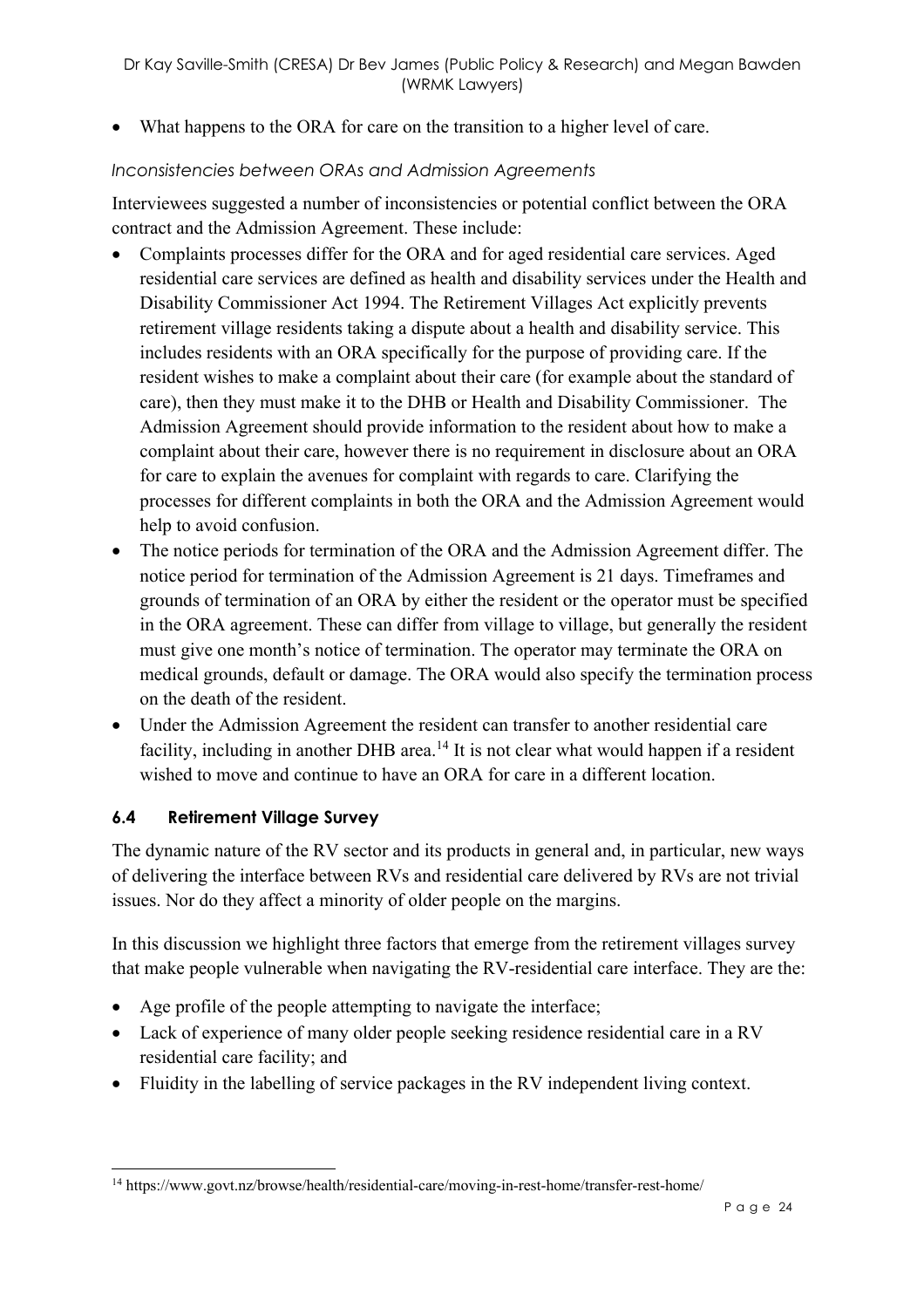#### *Age profiles of people seeking RV residence and RV residential care*

Fifty-nine participants in the retirement villages survey reported on the age profile of residents. As Figure 4 shows, the typical age of residents into the independent villas or serviced apartments is significantly younger than the typical age of people coming to the RV specifically for residential care or shifting from RV independent living to RV residential care.





## *RV experience of people entering RV residential care*

The RV sector involved in residential care promotes RVs as a relatively seamless pathway through a continuum of independent housing, housing with a flexible array of additional services including serviced apartments and then transition into residential care at a variety of different levels. Some RVs with residential care have certified accommodation at a range of different residential care levels. This includes some dwellings, particularly serviced apartments, that may be used for independent living.

It might be assumed from the way in which RVs with residential care have positioned themselves that the majority of entrants into RV residential care were from the village or, at least, from another retirement village. If that was the case, a higher level of understanding and experience among prospective residents and their families of both the nature of village life and instruments such as ORAs might be assumed. On the other hand, the dominance of RVs in the provision of aged care beds suggest that many of those moving into residential care will have come from market housing rather than housing within retirement villages. In that situation, it is less likely that the intending resident will be familiar with the ORA as an instrument.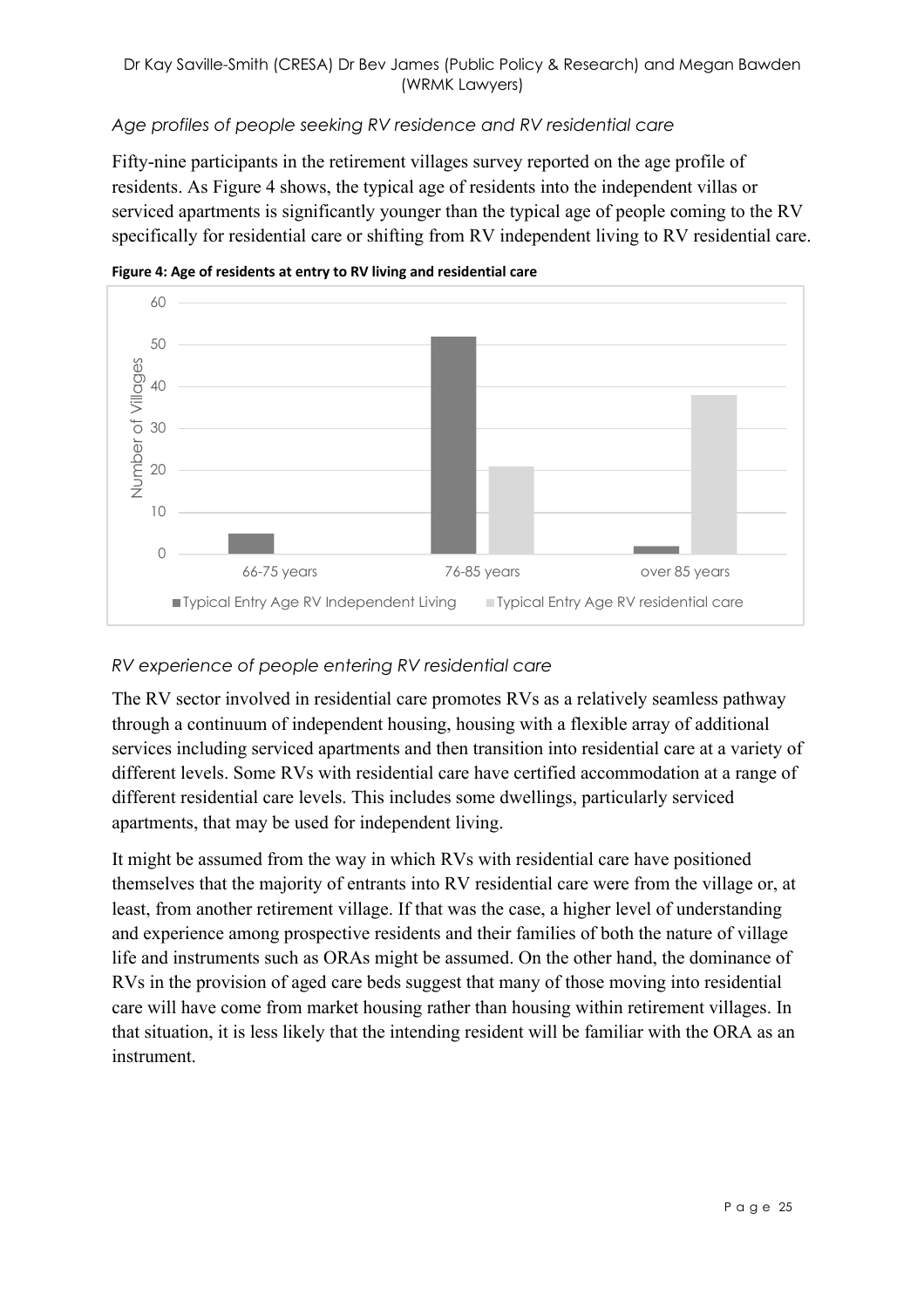#### Dr Kay Saville-Smith (CRESA) Dr Bev James (Public Policy & Research) and Megan Bawden (WRMK Lawyers)

The retirement village survey asked villages to estimate the proportion of their residential care residents coming from different origins prior to entry to residential care. Forty villages responded. In general residents entering RV residential care are not familiar with RVs. Only 3 percent of retirement villages disclosing this data reported that the majority of their residents came from an RV. The vast majority of villages reported that the majority of residents came from living in the community either in owner occupied or rental housing.





#### *Terminology, Clarity and Understanding*

RVs provide residents with ORAs for independent villas and serviced apartments. There are a range of core services associated with each situation. There are also typically a range of additional services that residents can purchase. Over three quarters (76 percent) of those villages reported providing opportunities for residents to compile a set of 'pick and mix' services through a purchase process.

Figure 6 presents those additionally purchased services reported by villages participating in the retirement village survey. In addition, a smattering of RVs report providing other purchased services, among which are transport, pet care, shopping, hairdressing, emergency pendants, gardening and handyman services, and wound care.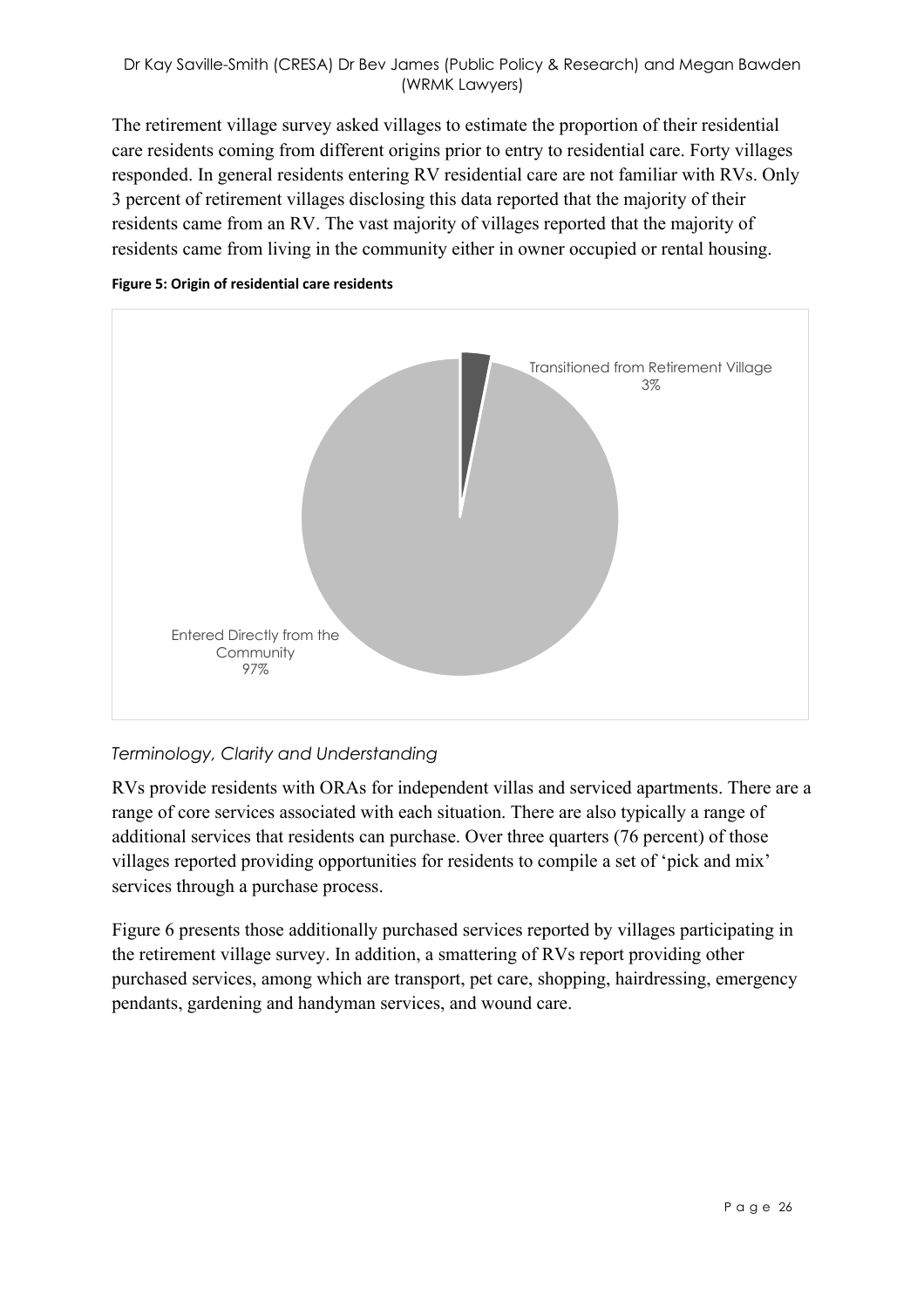

**Figure 6: Types of additionally purchased services**

These purchased services provided outside the ORA are delivered within the context of the continuum of services that RVs promote as part of the RV product. Some RVs keep their nomenclature for these simple and direct, using terms such as add-on services, additional services, optional services or service packages. Some do not refer to these with any collective terminology. As Figure 7 shows, villages using simple terms or no term make up around three quarters of the RVs reporting on these packages in the retirement village survey.

Figure 7, however, also shows that almost a quarter of reporting RVs use terms such as care packages, assisted living or support services or supported living. In a context of navigating the complexities of the aged care sector for both in-home and residential care funding and provision, the use of the latter terminologies can present fertile grounds for confusion and misunderstanding.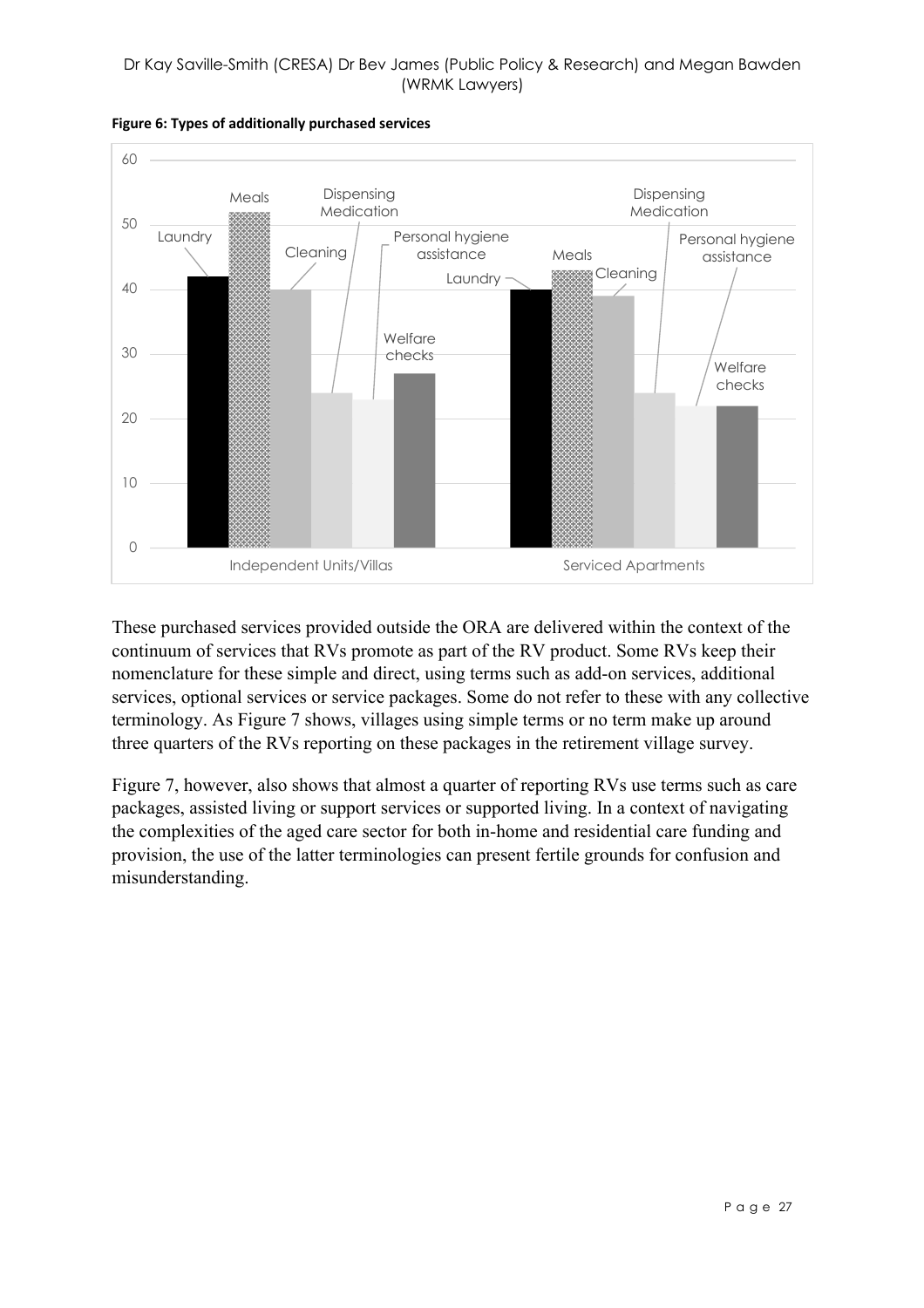

#### **Figure 7: Nomenclature used for additional services**

## **7. SUMMARY OF FINDINGS AND CONCLUSIONS**

Interest in and provision of residential care is growing in the RV sector. This tends to be dominated by premium rather than standard rooms. There is a growing proportion of beds also being delivered under ORAs. We estimate those to currently lie at around 16-17 per cent of residential care beds in RVs. However, the implications of this model have not being systematically identified and analysed. This monitoring report provides a baseline for understanding the interface between RVs and residential care. It has set out the current landscape of practice, issues and areas for further investigation.

It should be noted that this monitoring project has taken place prior to publication of the review of the way that aged residential care is funded.15 The purpose of the review is to examine the strengths and weaknesses of the current funding model, and to identify a preferred funding model. As part of this work, the review is considering the alignment between aged residential care funding and policy settings, and those settings in health and social services. Preliminary scoping of the review notes that resident care costs, including through ORAs, was one of the fourteen most common issues raised by aged residential care stakeholders.

This section is divided into two parts. The first part provides our conclusions regarding some of the specific questions with which the CFFC is concerned within the context of its statutory responsibilities under the Retirement Village Act. The second part briefly comments on the wider issues raised through the increasingly dominant position of retirement villages in the

<sup>15</sup> Ministry of Health 2018 *Aged Residential Care Funding Model Review*. Wellington: Ministry of Health.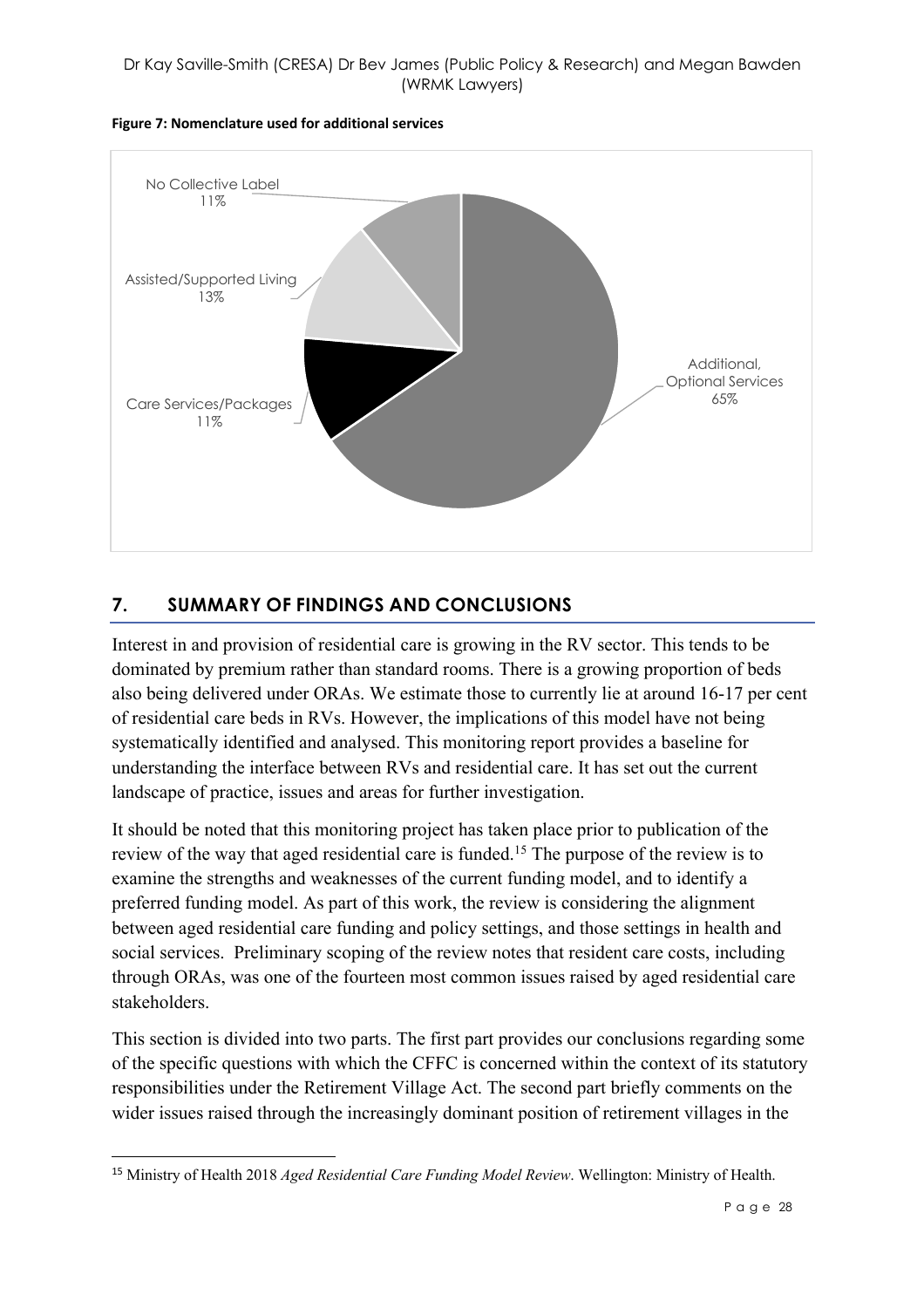provision of residential care and the provision of housing for the CFFC's broader mandate around the adequacy of retirement incomes and the wellbeing of older people in general.

#### **7.1 Conclusions for CFFC Monitoring of Retirement Villages**

The main themes that have consistently emerged are as follows:

- Both residential care in RVs and the use of ORAs for residential care setting are:
	- evolving spaces for the RV sector;
	- increasingly grabbing the attention of operators; and
	- marked by diverse practices and product mixes.
- The reach of RVs into more complex levels of care is increasing.
- The interface between residential care and RVs is not well understood by residents, potential residents and their families. Nor is it well understood by some lawyers.
- Health services in residential care are governed and regulated by the health sector.
- Both the RV sector and the public health system have interests in RV provision of residential care:
	- For RVs, residential care opportunities are a powerful attractor to potential residents and triggers capital investment by way of ORAs in RVs and, more recently, ORAs for residential care itself.
	- For the public health system, RV participation has provided a pipeline for private investment in residential care infrastructure and has allowed government to supress aged residential costs and demand for public capital investment in infrastructure.
- ORAs for residential care are likely to be promoted by the RV sector into the future and currently around 16-17 percent of RV residential care beds are under ORAs for care.
- Where ORAs are used for residential care, the provider is regulated by both health sector legislation and the RV Act.
- There are numerous trajectories by which individuals can move to residential care and, consequently, the handling of ORAs for existing residents as well as ORAs specifically for residential care either by existing RV residents or other older people directly entering residential care.
- The dynamic and diverse nature of RV products, including the development of residential care delivery and ORAs specifically for residential care respectively, means that the:
	- Landscape of RV residential care provision is opaque; and
	- Instruments, trajectories and practices at key transition points are diverse and uncodified within the sector.
- Currently ORAs' for independent villas and service apartments have disclosures that typically do not deal with the conditions, practices, probabilities and liabilities around any future transition into residential care, including clarity around:
	- Access to standard and premium rooms.
	- Certified levels of care.
	- Processes for, and an RV's responsibilities and practices if, a residential care resident premium room user wishes to go into a standard room.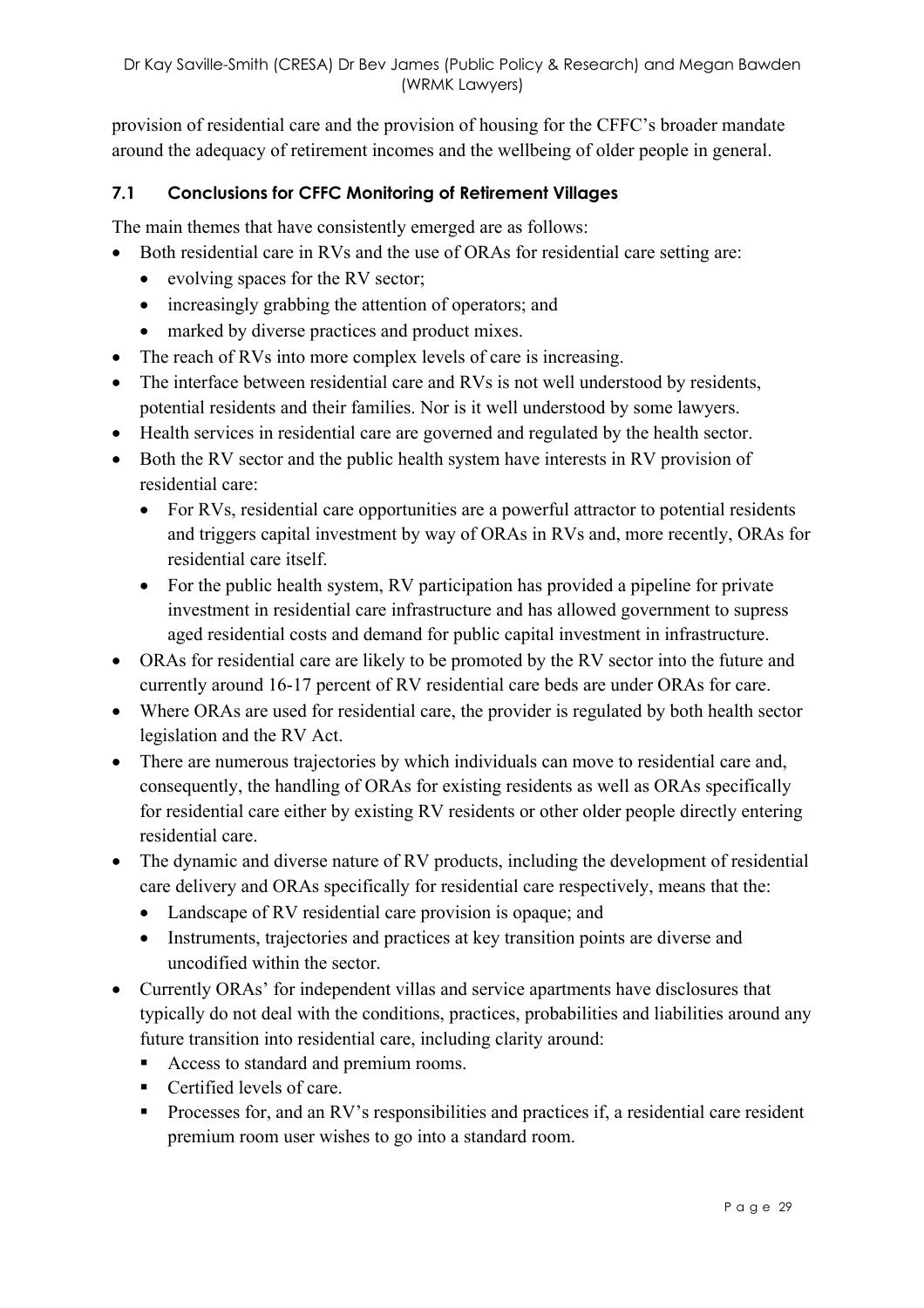- Currently an ORA for residential care typically is the same as other ORAs and relies on the Admission Agreement for specifics around residential care services. There is value in incorporating a selection of key Admission Agreement clauses into the Disclosure Statement preferably by direct repetition or, as a minimum, by cross-referencing. Processes for, and an RV's responsibilities and practices if, a residential care resident premium room user wishes to go into a standard room is of particular import in this context.
- There is little detail or standardisation of terminology or information presented by RVs around residential care provision, conditions and trajectories for residents seeking independent living or serviced apartments.
- The concept of 'care' is used within the RV sector in a variety of ways and straddles both:
	- residential care for qualifying individuals; and
	- services for non-qualifying individuals which broadly involve additional hotel service provision such as laundry, meal provision, and housework.

We suggest that there needs to be guidance for operators so that there is greater consistency across the RV sector in how ORAs for care and the practices surrounding them are described and applied. Currently, those operators using the ORA for care are developing their own definitions and disclosure practices. There appears to be little focus on consistency in definitions and disclosure across the sector. Furthermore, the interfaces between the ORA for care and the Admission Agreement are not well defined. There is no guidance on how interface issues are to be managed. The lack of familiarity of most residential care prospective residents with RVs means particular attention must be given to assisting these individuals to understand ORAs in the residential care context.

Given that lawyers themselves are often unaware or inexperienced in ORAs for residential care and some struggle with residential care policy and funding, there must be doubts as to the extent to which current processes and protections are and will be efficacious in the context of RV residential care ORAs.

Those problems are exacerbated by the:

- Mis-targeting of disclosure content for those prospective residents who are only taking up an ORA specifically for the purpose of accessing residential care.
- Range of misalignments evident in the range of documentation with which lawyers and prospective residents must deal.
- The existing complexities for older people not only at the RV-residential care interface but the RV sector and the aged care sector respectively.

For many prospective residents the attraction of RVs and a specific RV lies in the potential of residential care access, In that context:

• It is important that the RV sector takes responsibility for clearly stating the conditions, services, costs and profile of its rooms to all prospective residents at the point that they are looking at an ORA whether in independent living or in residential care.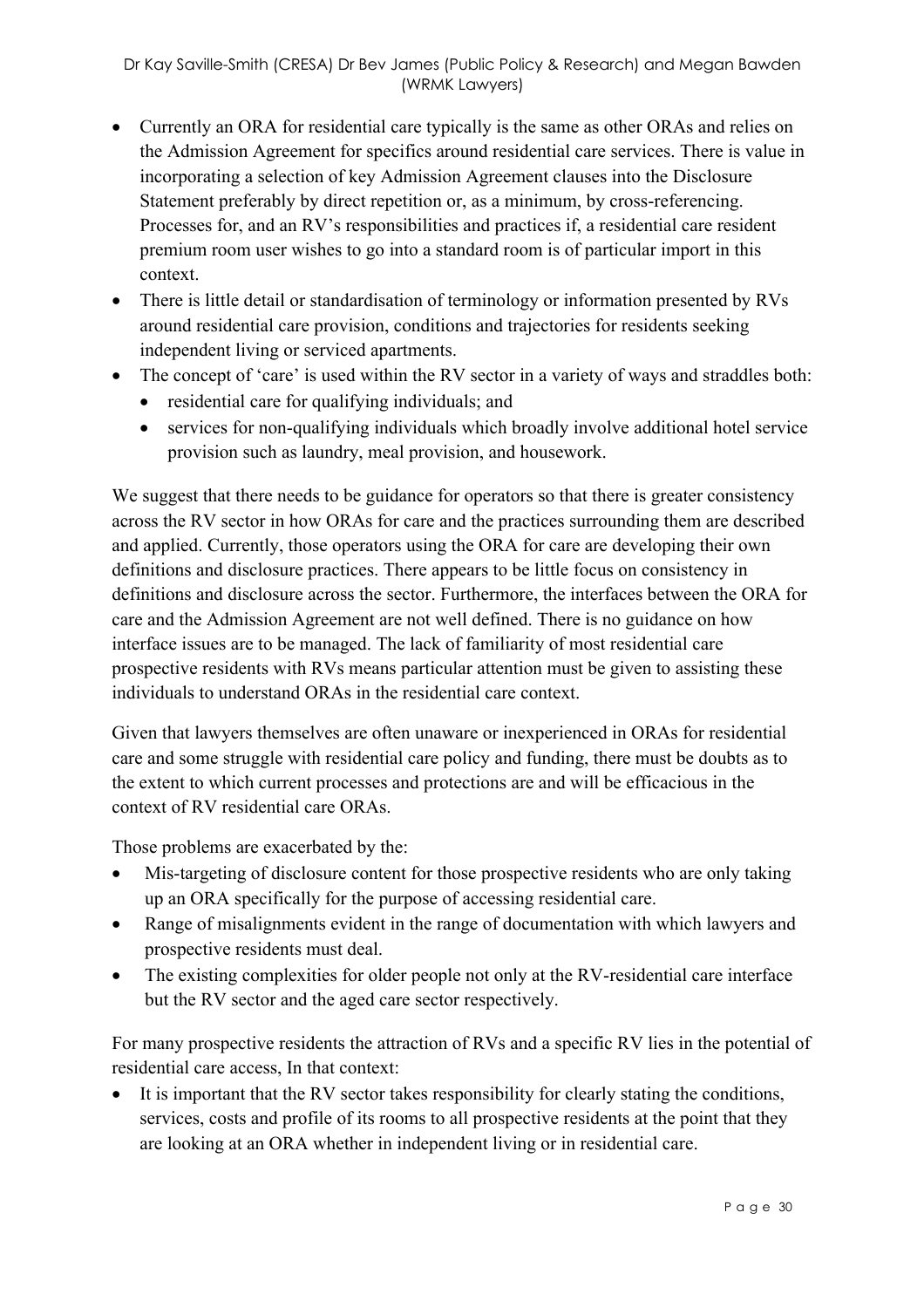• Lawyers need to be able to advise on services, instruments and processes of transition. We suggest that the CFFC continues to work in the area of legal education to increase the awareness, understanding and commitment of lawyers to advise around RVs residential care transitions and conditions.

#### **7. 2 Implications beyond the retirement villages sector**

In the context of the CFFC's responsibilities for retirement villages, the CFFC is concerned with the minority of older people who take up residence in a retirement village, currently around 13 percent of older people aged 75 years and over. <sup>16</sup> This set of older people will continue to be a minority, in part because older people typically prefer to age in their existing dwelling or a dwelling within the community and partly because of the cost structure of retirement villages and the limited incomes of most older people. Indeed, arguably the proportion of future cohorts of seniors who move into retirement villages are likely to decline. Rapidly falling rates of owner occupation and consequent dependence on the rental market means that around half of those turning 65 years in twenty years' time are unlikely to have the assets that currently enable older people to purchase ORAs. By definition, then, the CFFC in its retirement village role is, and will be, concerned with the conditions of comparatively wealthier and income richer seniors.

But the CFFC also has wider statutory responsibility and that is the well-being of older people in retirement and the adequacy of their retirement incomes to providing for their core living standards and for accessing appropriate housing and health services. It is in this context that we draw CFFC's attention to the impacts of RVs increasing involvement in residential care, particularly if it is dominated by premium bed provision and increasingly using ORAs. In the course of this monitoring project a number of impacts on policy and funding settings in relation to the provision of governmental financial assistance and aged care appear to be emerging. These are briefly noted below.

As section 4 above shows, the use of ORAs for care is gradually growing. Between March 2014 and March 2019 there was a 44 percent increase in the number of ORAs for care. At 31 March 2019, 8.1 percent of total aged care beds were ORA beds.<sup>17</sup> There is considerable regional variation in the proportions of ORA beds provided. At 31 March 2019, the highest proportion of ORA beds was in Nelson-Marlborough DHB at 17.7 percent.

The increase in ORAs for care is happening at the same time as significant growth in the number and proportion of premium rooms, for which additional charges are made. Premium rooms now make up the majority of all rooms, at 51 percent.<sup>18</sup>

The increasing numbers of rooms with additional payments, either in the form of premium room charges or ORAs for care, have implications for the ability of prospective residents to afford aged care. There is potential for a two- or even three-tier system of care provision

<sup>16</sup> JLL (2019) *New Zealand Retirement Village Database*., p.10

<sup>&</sup>lt;sup>17</sup> Customised TAS data.

<sup>18</sup> NZACA *Aged Residential Care Industry Profile 2017-2018*, pp.30-31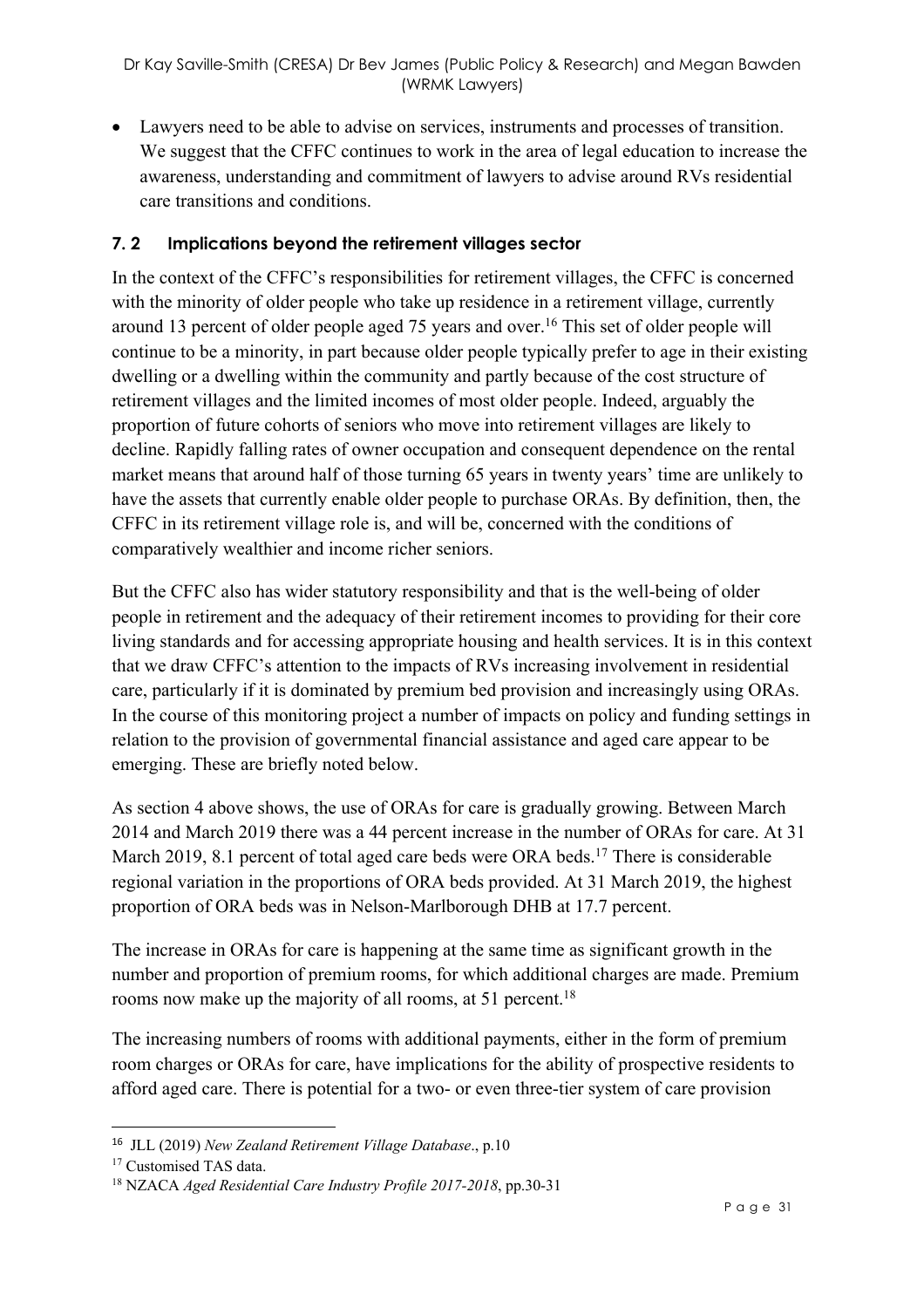#### Dr Kay Saville-Smith (CRESA) Dr Bev James (Public Policy & Research) and Megan Bawden (WRMK Lawyers)

based on the resident's ability to pay; i.e, whether they can afford a standard room, a premium room with periodic payments, or a room provided through an ORA for care. The implications of these changes for affordability and resident choice is particularly an issue in areas with rapid growth in rooms attracting additional charges. It is also an issue in communities where older people do not have sufficient assets to pay for an ORA for care or for additional room charges. The latter places are unlikely to be attractive for investment in new-build or renovated facilities, suggesting that such locations may struggle to generate the number of care beds required in future.

The policy framework governing the availability of aged residential care established the rules relating to premium room charging with the intent to "ensure that access to a standard room is always available in each local area, for those residents who choose not to pay for premium room services."19 The rules under the Age-related Residential Care Services Agreement (ARRC) between the DHB and care facility state that as a condition of the resident's entry, a care facility must be able to offer a standard room, or if it cannot, it must meet certain requirements, including identification of a suitable room 10 km or less from the facility.<sup>20</sup> This means that if certain requirements are met, a provider can refuse to admit a person if they do not want to pay for a premium room. An ORA for care is not covered by those requirements.21 This raises a question about how do operators that only offer ORAs for care work in relation to rules regarding premium room charging and the policy intent to ensure access to standard rooms.

It is unclear how access to residential aged care for all will be achieved if the numbers of premium rooms and ORA for care increase to such an extent in a region that a standard room is not available within the 10 km requirement. It is also unclear what are the levers that DHBs have to manage the availability of rooms at a regional level to ensure an adequate number of standard rooms at all levels of care, and to meet ARRC rules. A major lever is the ARRC, which sets out the funding agreement and contracted services that the operator provides to residents under the Public Health and Disability Act 2000. However, this agreement does not forbid the provider charging for services outside of the services contracted under the ARRC. Nor does the agreement regulate the numbers and types of rooms available. These are private commercial arrangements decided by operators.

Associated with RVs being involved in residential care including when they use ORAs for care, are implications and potentially unintended consequences for policy and funding settings including financial assistance given directly to individual residents. For example:

• A resident not receiving a residential care subsidy may possibly qualify for the Accommodation Supplement, if they have an ORA and if they meet a cash assets and income test, and are able to provide a breakdown/verification of their accommodationrelated costs. In the course of this monitoring project we were given examples of

<sup>&</sup>lt;sup>19</sup> TAS Fact Sheet New rules related to the charging for premium room services

https://tas.health.nz/assets/Health-of-Older-People/New-rules-related-to-the-charging-for-premium-roomservices-in-aged-residential-care.pdf

<sup>&</sup>lt;sup>20</sup> Age-related Residential Care Services Agreement, 2018, Clause A13.3.

<sup>&</sup>lt;sup>21</sup> Age-related Residential Care Services Agreement, 2018, Clause A13.4.